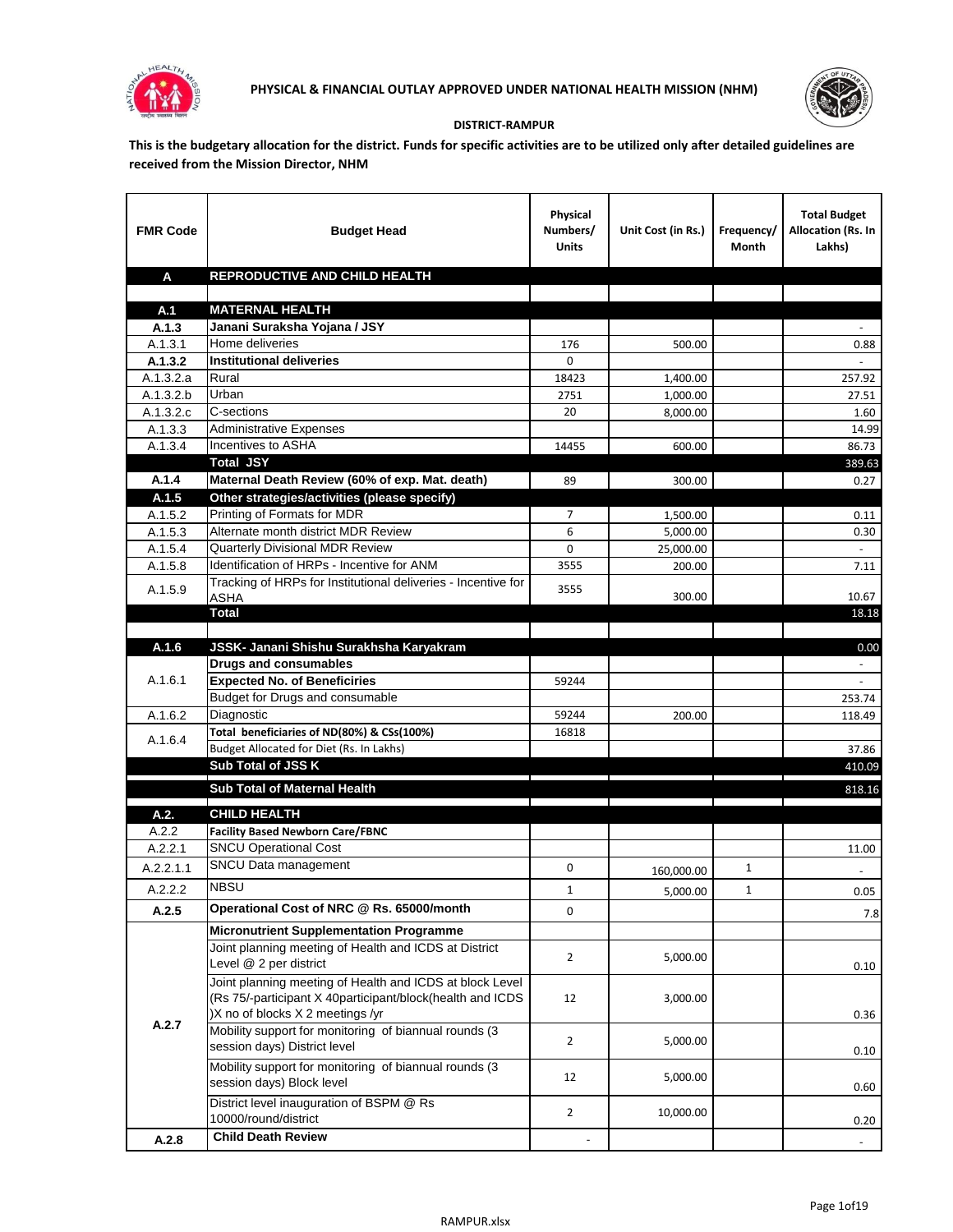| <b>FMR Code</b>    | <b>Budget Head</b>                                                                                                                             | Physical<br>Numbers/<br><b>Units</b> | Unit Cost (in Rs.) | Frequency/<br>Month | <b>Total Budget</b><br><b>Allocation (Rs. In</b><br>Lakhs) |
|--------------------|------------------------------------------------------------------------------------------------------------------------------------------------|--------------------------------------|--------------------|---------------------|------------------------------------------------------------|
|                    | <b>Sub-total Child Health</b>                                                                                                                  |                                      |                    |                     | 20.21                                                      |
|                    |                                                                                                                                                |                                      |                    |                     |                                                            |
| A.3                | <b>FAMILY PLANNING</b>                                                                                                                         |                                      |                    |                     |                                                            |
| A.3.1              | <b>Terminal/Limiting Methods</b>                                                                                                               |                                      |                    |                     |                                                            |
| A.3.1.1<br>A.3.1.2 | Female sterilization camps @ Rs. 3500/camp<br>NSV camps @ Rs. 3500/camp                                                                        | 74<br>$\overline{2}$                 | 3,500.00           |                     | 2.59<br>0.07                                               |
|                    | Budget for Female Interval Sterilization Compensation                                                                                          |                                      | 3,500.00           |                     |                                                            |
| A.3.1.3            | @ Rs.2000/-Per Case in Public Sector-(In Rs.)                                                                                                  | 1426                                 | 2,000.00           |                     | 28.52                                                      |
|                    | <b>Budget for Post Partum Female Sterilization</b><br>Compensation @ Rs.3000/-Per Case in Public Sector-(In<br>$Rs.$ )                         | 24                                   | 3,000.00           |                     | 0.72                                                       |
| A.3.1.4            | Budget for Male Sterilization Compensation @ Rs.2700/-<br>Per Case in Public Sector -(In Rs.)                                                  | 20                                   | 2,700.00           |                     | 0.54                                                       |
| A.3.2              | <b>Spacing Methods</b>                                                                                                                         |                                      |                    |                     |                                                            |
| A.3.2.2            | Total Budget Allocated for Compensation for IUCD<br>insertion at health facilities (including fixed day services at<br>SHC and PHC) @ Rs 20/-  | 17772                                | 20.00              |                     | 3.55                                                       |
| A.3.2.3            | PPIUCD services (Incentive to provider @Rs 150 per<br>PPIUCD insertion)                                                                        | 1500                                 | 150.00             |                     | 2.25                                                       |
| A.3.2.5            | Orientation/Review of ASHA/ANM/AWW for scheme<br>for HDC, ESB, PTK                                                                             |                                      |                    |                     |                                                            |
|                    | <b>District level</b>                                                                                                                          | $\mathbf{1}$                         | 10,000.00          | $\mathbf{1}$        | 0.10                                                       |
|                    | <b>Block level Quarterly</b>                                                                                                                   | 6                                    | 10,000.00          | 4                   | 2.40                                                       |
| A.3.2.6            | Dissemination of FP manuals and guidelines                                                                                                     | $\mathbf{1}$                         | 20,000.00          | 1                   | 0.20                                                       |
| A.3.3              | Budget for POL for Mobility to Surgeons team for FDS<br>Camps @ Rs.1000/camp                                                                   | 74                                   | 1,000.00           |                     | 0.74                                                       |
| A.3.5.1            | Orientaion workshop, QAC meeting at distirct level-<br>Quarterly                                                                               | 1                                    | 2,000.00           | 4                   | 0.08                                                       |
| A.3.5.2            | FP Review Meeting at Divisional level-Quarterly                                                                                                | 0                                    | 20,000.00          | 4                   |                                                            |
| A.3.5.3            | Performance reward                                                                                                                             | $\mathbf{1}$                         | 50,000.00          |                     | 0.50                                                       |
| A.3.5.4            | World Population Day' celebration (such as mobility,<br>IEC activities etc.):                                                                  |                                      |                    |                     |                                                            |
|                    | District level                                                                                                                                 | $\mathbf{1}$                         | 100,000.00         |                     | 1.00                                                       |
|                    | <b>Block Level</b>                                                                                                                             | 6                                    | 10,000.00          |                     | 0.60                                                       |
| A.3.5.5            | Other strategies/activities (such as strengthening<br>fixed day services for IUCD & Sterilisation, etc.)                                       |                                      |                    |                     |                                                            |
|                    | Printing of FP Manuals, Guidelines, etc.                                                                                                       | $\mathbf 0$                          |                    |                     |                                                            |
|                    | Sterilization Register @ Rs.150/Register                                                                                                       | 6                                    | 150.00             |                     | 0.01                                                       |
|                    | IUCD Register @ Rs.150/- Register                                                                                                              | 246                                  | 150.00             |                     | 0.37                                                       |
|                    | PPIUCD Registers @ Rs.150/-Register                                                                                                            | 18                                   | 150.00             |                     | 0.03                                                       |
| A.3.5.5.1          | Injectable Registers @ Rs.150/Register                                                                                                         | 36                                   | 150.00             |                     | 0.05                                                       |
|                    | Counseling Register @ Rs.150/-Register (3 per<br>Counselor)                                                                                    | 9                                    | 150.00             |                     | 0.01                                                       |
|                    | Consent Form , Medical Record CheckIklist, Posoot<br>Operatiive Instructionn Card, Ssterilization Certificate for<br>Sterilization@ Rs 5/-Unit | 8016                                 | 5.00               |                     | 0.40                                                       |
|                    | Enhance Contribution of PRIs and Family members of<br>eligible couples in 75 districts with high unmet need<br>and TFR                         |                                      |                    |                     |                                                            |
| A.3.5.5.2          | District Level NSV Satisfied Client Meet @Rs.20000/-<br><b>District</b>                                                                        | $\mathbf{1}$                         | 20,000.00          |                     | 0.20                                                       |
|                    | Block Level Panch Sarpanch Sammellan @Rs.10000/-<br><b>Block</b>                                                                               | 6                                    | 10,000.00          |                     | 0.60                                                       |
| A.3.5.5.3          | RMNCHA Counsellling Corners @ Rs.35,000/-                                                                                                      | 0                                    | 35,000.00          |                     |                                                            |
|                    | <b>World NSV Week</b>                                                                                                                          |                                      |                    |                     |                                                            |
| A.3.5.5.6          | <b>District level</b>                                                                                                                          | $\mathbf{1}$                         | 25,000.00          |                     | 0.25                                                       |
|                    | <b>Block level</b>                                                                                                                             | 6                                    | 10,000.00          |                     | 0.60                                                       |
|                    | Govt. COT at Divisions level for FP Services                                                                                                   |                                      |                    |                     |                                                            |
|                    | Divisional Govt. COT @ Rs.50000/month for 12 month                                                                                             | 0                                    | 5,000.00           | 12                  |                                                            |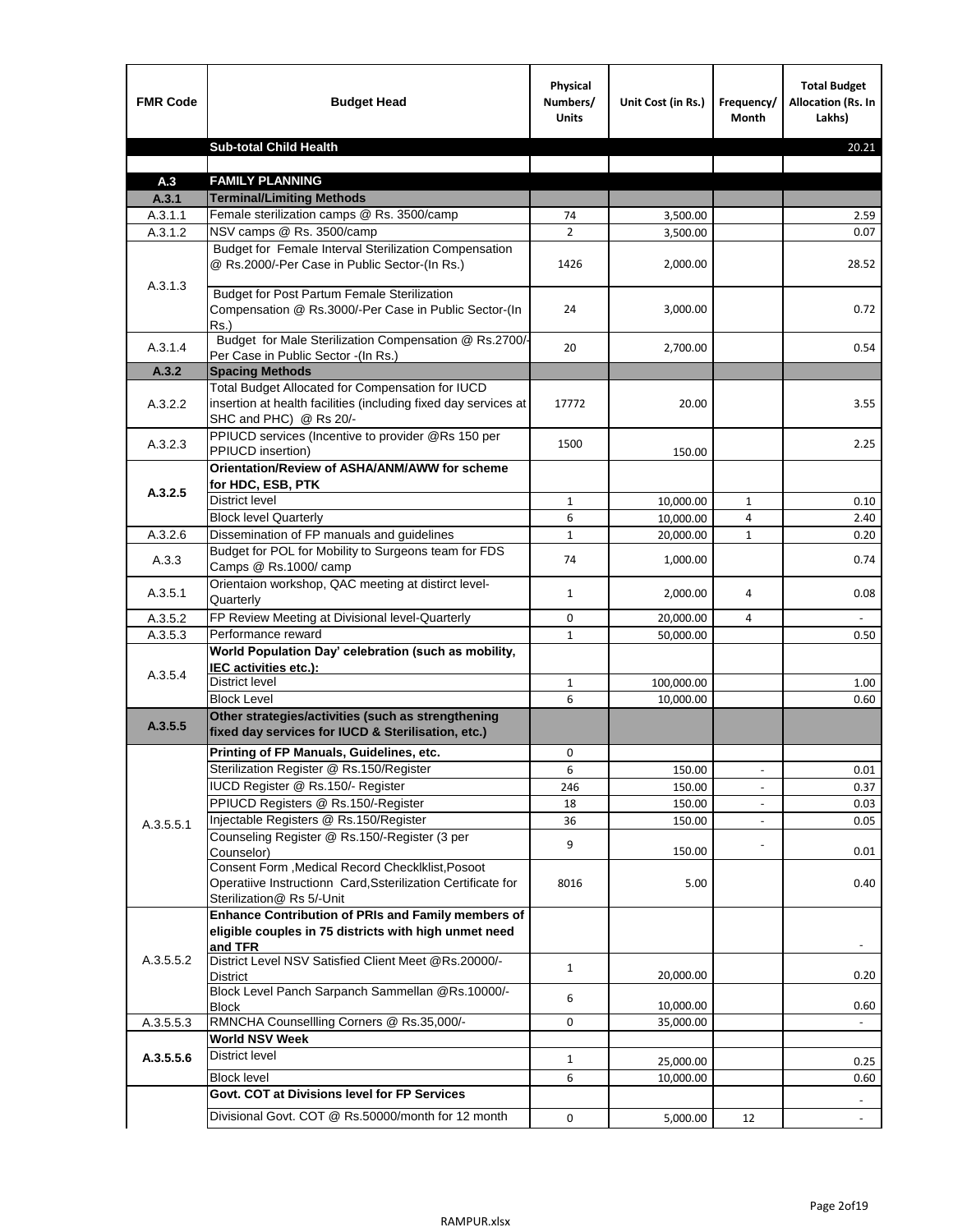| <b>FMR Code</b> | <b>Budget Head</b>                                                                                                                                                           | Physical<br>Numbers/<br><b>Units</b> | Unit Cost (in Rs.) | Frequency/<br>Month | <b>Total Budget</b><br>Allocation (Rs. In<br>Lakhs) |
|-----------------|------------------------------------------------------------------------------------------------------------------------------------------------------------------------------|--------------------------------------|--------------------|---------------------|-----------------------------------------------------|
| A.3.5.5.8       | Exra Incentive for Female Interval Sterilization in Public<br>Sector.-(20% of 80% ELA) @ Rs. 130 per case                                                                    | 285                                  | 130.00             |                     | 0.37                                                |
|                 | Extra Incentive for Male Sterilization in Public Sector-<br>(40% ELA) @ Rs. 155 per case                                                                                     | 8                                    | 155.00             |                     | 0.01                                                |
|                 | <b>Sub-total Family Planning</b>                                                                                                                                             |                                      |                    |                     | 46.77                                               |
|                 | ADOLESCENT HEALTH / RKSK (Rashtriya Kishore                                                                                                                                  |                                      |                    |                     |                                                     |
| A.4             | Swasthya Karyakram)<br><b>Facility based services</b>                                                                                                                        |                                      |                    |                     |                                                     |
| A.4.1           |                                                                                                                                                                              |                                      |                    |                     |                                                     |
| A.4.1.1         | Orientation meetings-HPD Districts                                                                                                                                           | $\mathbf{1}$                         | 9000               | $\mathbf{1}$        | 0.09                                                |
|                 | Review meetings at District level-Quarterly                                                                                                                                  | $\mathbf{1}$                         | 5000               | 4                   | 0.20                                                |
| A.4.1.2         | Establishment of new clinics at DH/Medical college level                                                                                                                     | 0                                    | 50,000.00          |                     | $\overline{\phantom{a}}$                            |
|                 | Operating expenses for existing clinics                                                                                                                                      | 0                                    |                    |                     |                                                     |
|                 | DH & MC level Existing AFHS clinics                                                                                                                                          | $\overline{2}$                       | 600.00             | 12                  | 0.14                                                |
| A.4.1.4         | DH & MC level AFHS clinics (New)                                                                                                                                             | 0                                    | 600.00             | 6                   |                                                     |
|                 | <b>CHC level Existing AFHS clinics</b>                                                                                                                                       | 6                                    | 400.00             | 12                  | 0.29                                                |
|                 | PHC level existing AFHS clinics<br>Mobility support for AH counsellors at MC/DH level AH                                                                                     | 12                                   | 200.00             | 12                  | 0.29                                                |
| A.4.1.5         | Clinic at @ Rs 1000 per month for 06 month<br>Mobility support for Exsiting AH counsellors at CHC level                                                                      | $\overline{2}$                       | 1,000.00           | 6                   | 0.12                                                |
|                 | AH Clinic at @ Rs 1000 per month for 06 month                                                                                                                                | 12                                   | 1,000.00           | 6                   | 0.72                                                |
| A.4.5.7         | <b>WIFS Register</b>                                                                                                                                                         | 12295                                | 100.00             |                     | 12.30                                               |
| A.4.5.8         | <b>NIPI Register</b>                                                                                                                                                         | 6155                                 | 100.00             |                     | 6.16                                                |
| A.4.5.9         | <b>WIFS Reporting Formats</b>                                                                                                                                                | 128124                               | 0.50               |                     | 0.64                                                |
|                 |                                                                                                                                                                              |                                      |                    |                     |                                                     |
|                 | <b>Sub-total Adolescent Health</b>                                                                                                                                           |                                      |                    |                     | 20.94                                               |
| A.5             | <b>RBSK</b>                                                                                                                                                                  |                                      |                    |                     |                                                     |
| A.5.1           | Operational Cost of RBSK (Mobility support, DEIC etc)                                                                                                                        |                                      |                    |                     |                                                     |
| A.5.1.2         | Prepare detailed operational plan for RBSK across<br>districts (cost of plan/convergence/monitoring<br>meetings should be kept seperately)                                   |                                      |                    |                     |                                                     |
|                 |                                                                                                                                                                              |                                      |                    |                     |                                                     |
|                 | One meeting @ Rs. 500 per block for microplan                                                                                                                                | 6                                    | 500.00             |                     | 0.03                                                |
| A.5.1.3         | One orientation meeting for RBSK software<br>Mobility support for Mobile health team                                                                                         | 6<br>12                              | 90.00<br>30,000.00 | 12                  | 0.01<br>43.20                                       |
| A.5.1.4         | Operational cost of DEIC                                                                                                                                                     |                                      |                    |                     | 0                                                   |
| A.5.1.5         | New born screening- Inborn error of metabolism (please<br>give details per unit cost of screening, number of children<br>to be screened and the delivery points Add details) |                                      |                    |                     | 0                                                   |
| A.5.1.7         | Spectacle for children                                                                                                                                                       | 1706                                 | 275.00             |                     | 4.69                                                |
| A.5.1.10        | Monitoring Meeting at District level                                                                                                                                         | $\mathbf{1}$                         | 5,000.00           | 3                   | 0.15                                                |
|                 |                                                                                                                                                                              |                                      |                    |                     |                                                     |
|                 | <b>Sub-total RBSK</b>                                                                                                                                                        |                                      |                    |                     | 48.08                                               |
| A.7             | <b>PNDT Activities</b>                                                                                                                                                       |                                      |                    |                     |                                                     |
|                 | <b>Support to PNDT cell</b>                                                                                                                                                  |                                      |                    |                     |                                                     |
|                 | Honorarium of Divisional Level Data Assistant @ Rs.<br>18743 per month for 12 months                                                                                         | 0                                    | 18,743.00          | 12                  |                                                     |
| A.7.1           | Honorarium of District Level Data Assistant @<br>Rs.                                                                                                                         | $\mathbf{1}$                         | 11,025.00          | 12                  |                                                     |
|                 | 11025 per month for 12 months<br>Contingency at Divisional level for PCPNDT Cell                                                                                             | 0                                    | 10,000.00          | $\mathbf{1}$        | 1.32<br>$\overline{\phantom{a}}$                    |
|                 | Contingency at District level for PCPNDT Cell                                                                                                                                | $\mathbf{1}$                         | 5,000.00           | $\mathbf{1}$        | 0.05                                                |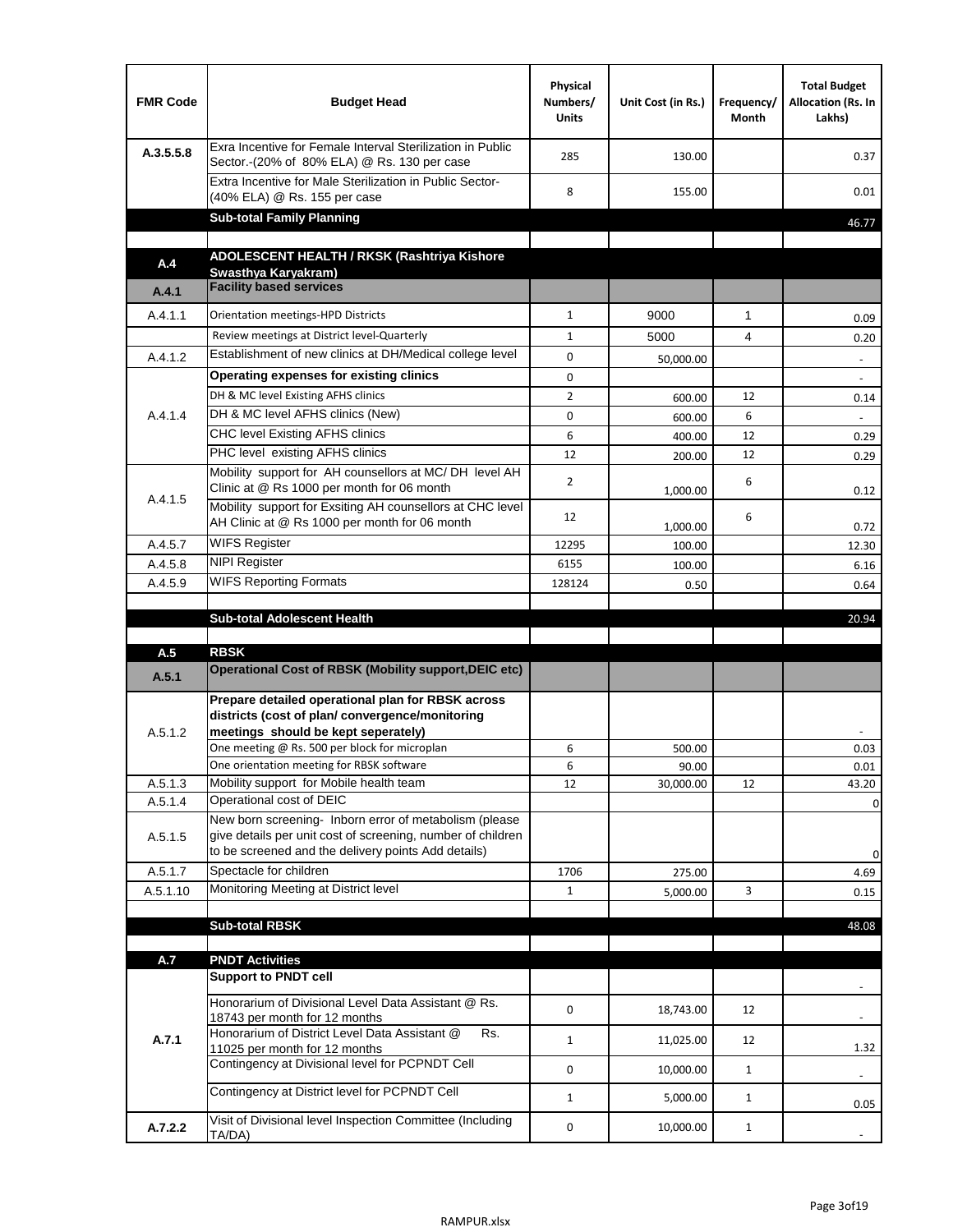| <b>FMR Code</b>      | <b>Budget Head</b>                                                                                                                              | Physical<br>Numbers/<br><b>Units</b> | Unit Cost (in Rs.)     | Frequency/<br><b>Month</b> | <b>Total Budget</b><br><b>Allocation (Rs. In</b><br>Lakhs) |
|----------------------|-------------------------------------------------------------------------------------------------------------------------------------------------|--------------------------------------|------------------------|----------------------------|------------------------------------------------------------|
| A.7.2.5              | Orientation of Member of District advisory Committee at<br><b>Divisional Level</b>                                                              | $\Omega$                             | 200,000.00             | $\mathbf{1}$               | $\overline{\phantom{m}}$                                   |
| A.7.2.9              | Capacity building of DGCS, CJM, District officers, Nodal<br>Officers, Ultrasound Owners, ASHA and AWWs<br>workshop at Districts and Block level |                                      |                        |                            |                                                            |
|                      | <b>District level</b>                                                                                                                           | $\mathbf{1}$                         | 10,000.00              | 1                          | 0.10                                                       |
|                      | <b>Block level</b>                                                                                                                              | 6                                    | 5,000.00               | $\mathbf{1}$               | 0.30                                                       |
|                      | <b>Sub-total PNDT activities</b>                                                                                                                |                                      |                        |                            | 1.77                                                       |
|                      |                                                                                                                                                 |                                      |                        |                            |                                                            |
| A.8                  | <b>Human Resources</b>                                                                                                                          |                                      |                        |                            |                                                            |
| A.8.1                | <b>Contractual Staff &amp; Services</b>                                                                                                         |                                      |                        |                            |                                                            |
| A.8.1.1<br>A.8.1.1.1 | <b>ANMs, Supervisory Nurses, LHVs</b><br><b>ANMs</b>                                                                                            |                                      |                        |                            |                                                            |
|                      | Honorarium of ANMs (New)                                                                                                                        | $\overline{2}$                       |                        | 6                          |                                                            |
| A.8.1.1.1.a          | Honorarium of ANMs (Existing)                                                                                                                   | 0                                    | 11,550.00<br>11,550.00 | 12                         | 1.39                                                       |
|                      | Honorarium of ANMs (New)                                                                                                                        | 84                                   | 11,550.00              | 6                          | 58.21                                                      |
| A.8.1.1.1.f          | Honorarium of ANMs (Existing)                                                                                                                   | 17                                   | 11,550.00              | 12                         | 23.56                                                      |
| A.8.1.1.2            | <b>Staff Nurses</b>                                                                                                                             |                                      |                        |                            |                                                            |
| A.8.1.1.2.a          | <b>DH</b>                                                                                                                                       |                                      |                        |                            | $\blacksquare$                                             |
|                      | Honorarium of SNs (New)                                                                                                                         | 0                                    | 19,060.00              | 6                          |                                                            |
| A.8.1.1.2.b          | Honorarium of SNs (Existing)                                                                                                                    | 29                                   | 19.060.00              | 12                         | 66.33                                                      |
|                      | <b>Staff Nurse-NRC</b>                                                                                                                          |                                      |                        |                            | $\overline{a}$                                             |
|                      | Old, SNs @19060/Month for 12 months                                                                                                             | 4                                    | 19,060.00              | 12                         | 9.15                                                       |
|                      | New, SNs @18150 per Month                                                                                                                       | 0                                    | 18,150.00              | 6                          |                                                            |
|                      | <b>Staff Nurse-SNCU</b>                                                                                                                         |                                      |                        |                            |                                                            |
| A.8.1.1.2.f          | Exiting Staff Nurse Honorarium @ Rs.19060/- p.m. for 12<br>months                                                                               | $\Omega$                             | 19,060.00              | 12                         | -                                                          |
|                      | New Staff Nurse Honorarium @ Rs.18150/- p.m. for 6 months                                                                                       | 8                                    | 18,150.00              | 6                          | 8.71                                                       |
|                      | <b>Staff Nurse-NBSU</b>                                                                                                                         |                                      |                        |                            |                                                            |
|                      | Staff Nurse Honorarium @ Rs.18150/- p.m. (For 6 Months)                                                                                         | 3                                    | 18,150.00              | 12                         | 6.53                                                       |
|                      | Human Resource Pediatric Intencive Care unit (PICU)                                                                                             |                                      |                        |                            |                                                            |
| A.8.1.1.2.g          | Staff Nurses Honorarium @ Rs. 18,150 per months for 12<br>months                                                                                | 0                                    | 18,150.00              | 12                         |                                                            |
| A.8.1.2.1            | Laboratory Technicians                                                                                                                          |                                      |                        |                            |                                                            |
| A.8.1.2.1.a          | Honorarium of Laboratory Technician                                                                                                             |                                      |                        |                            | 7.80                                                       |
| A.8.1.3              | <b>Specialists</b>                                                                                                                              |                                      |                        |                            |                                                            |
| A.8.1.3.1.b          | Honorarium of Contractual Gynaecologists/Surgeons                                                                                               | $\mathbf{1}$                         | 80,000.00              | 12                         | 9.60                                                       |
| A.8.1.3.3            | Anesthetists                                                                                                                                    |                                      |                        |                            |                                                            |
| A.8.1.3.3.b          | Honorarium of Contractual Anesthetists                                                                                                          | $\mathbf{1}$                         | 80,000.00              | 12                         | 9.60                                                       |
| A.8.1.3.5            | Specialists for CH (Pediatrician etc) in SNCU, NBSU, NRC                                                                                        |                                      |                        |                            |                                                            |
|                      | Existing @ 78650/month for 12 Months                                                                                                            | 0                                    | 78,650.00              | 12                         | $\blacksquare$                                             |
| A.8.1.3.5.d          | New Peadiatrician Honorarium @ Rs.71500/- p.m. for 6<br>months                                                                                  | 3                                    | 71,500.00              | 6                          | 12.87                                                      |
| A.8.1.3.7            | Dental surgeons and dentists                                                                                                                    |                                      |                        |                            |                                                            |
| A.8.1.3.7.a          | Honorarium of Dental Surgen                                                                                                                     |                                      |                        |                            | 2.39                                                       |
| A.8.1.5              | <b>Medical Officers</b>                                                                                                                         |                                      |                        |                            |                                                            |
| A.8.1.5.2            | Honorarium of Medical Officers (New)                                                                                                            | 4                                    | 41,580.00              | $\overline{2}$             | 3.33                                                       |
|                      | Honorarium of Medical Officers (Existing)                                                                                                       | $\overline{2}$                       | 41,580.00              | 12                         | 9.98                                                       |
|                      | MOs for SNCU/ NBSU/NRC etc                                                                                                                      |                                      |                        |                            |                                                            |
| A.8.1.5.6            | Old, MO @41580 per Month                                                                                                                        | $\mathbf{1}$                         | 41,580.00              | 12                         | 4.99                                                       |
|                      | New, Mo@39600 Per Month                                                                                                                         | 0                                    | 39,600.00              | 6                          | $\overline{\phantom{a}}$                                   |
|                      | Human Resource Pediatric Intencive Care unit (PICU)                                                                                             |                                      |                        |                            | $\frac{1}{2}$                                              |
|                      | Existing, MO Honorarium @ Rs/41580/ Month for 12 Months                                                                                         | $\mathbf 0$                          | 41,580.00              | 12                         |                                                            |
| A.8.1.5.7            | New, MO Honorarium @ Rs. 39600 / Month for 6 Months                                                                                             | 0                                    | 39,600.00              | 6                          |                                                            |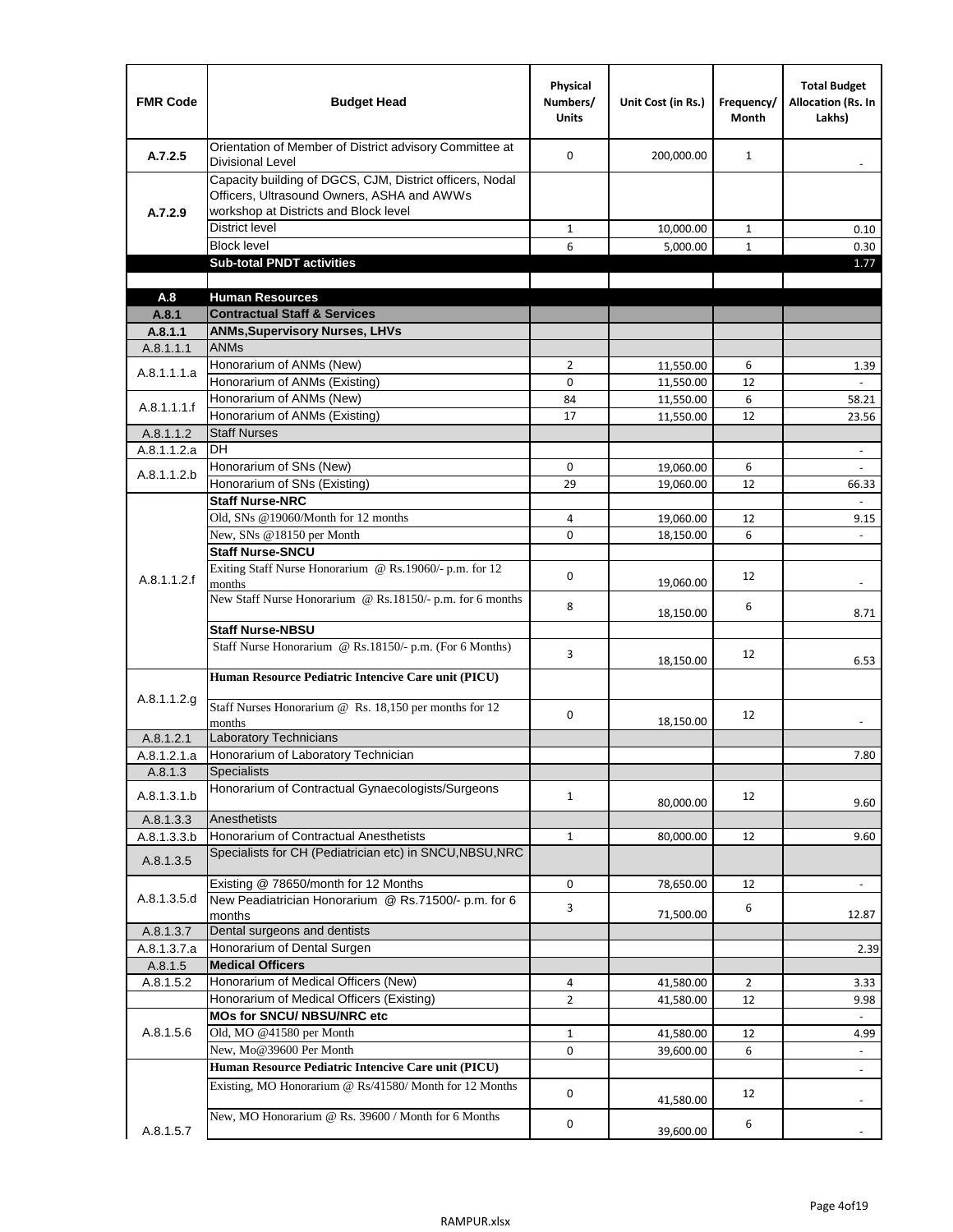| <b>FMR Code</b> | <b>Budget Head</b>                                                               | Physical<br>Numbers/<br><b>Units</b> | Unit Cost (in Rs.)     | Frequency/<br>Month | <b>Total Budget</b><br>Allocation (Rs. In<br>Lakhs) |
|-----------------|----------------------------------------------------------------------------------|--------------------------------------|------------------------|---------------------|-----------------------------------------------------|
|                 | Medical Officer/Training Coordinator, Honorarium at                              |                                      |                        |                     |                                                     |
|                 | <b>Medical College</b><br>Old, Trg. Coord. @41580/month for 12 Month             | $\mathbf 0$                          | 41,580.00              | 12                  | $\overline{\phantom{a}}$                            |
|                 | New, Trg. Coord.@39600/month for 6 Month                                         | $\Omega$                             | 39,600.00              | 6                   |                                                     |
| A.8.1.7.2       | Honorarium of X-Ray Technician for 12 months                                     |                                      |                        |                     | 3.47                                                |
| A.8.1.7.4       | RBSK teams (Exclusive mobile health team & DEIC                                  |                                      |                        |                     |                                                     |
|                 | Staff)                                                                           |                                      |                        |                     |                                                     |
|                 | <b>MOs- AYUSH/MBBS</b>                                                           |                                      |                        |                     |                                                     |
|                 | <b>Honoraria Existing MBBS</b><br>Honoraria New MBBS                             | $\mathbf{1}$<br>4                    | 41,675.00<br>37,800.00 | 12<br>6             | 5.00<br>9.07                                        |
| A.8.1.7.4.1     | Honoraria - BDS                                                                  | 0                                    | 40,516.00              | 12                  |                                                     |
|                 | Honoraria - AYUSH (Existing)                                                     | 19                                   | 27,783.00              | 12                  | 63.35                                               |
|                 | Honoraria - AYUSH recruited upto March 16                                        | $\Omega$                             | 26,460.00              | 12                  | $\overline{\phantom{a}}$                            |
|                 | Honoraria - AYUSH New                                                            | $\mathbf 0$                          | 25,200.00              | 6                   | $\overline{\phantom{a}}$                            |
|                 | <b>Staff Nurse</b>                                                               | $\Omega$                             |                        |                     | $\overline{\phantom{a}}$                            |
|                 | Honoraria - Staff Nurse                                                          | 0                                    | 19,100.00              | 12                  | $\overline{\phantom{a}}$                            |
| A.8.1.7.4.2     | <b>ANM</b>                                                                       |                                      |                        |                     |                                                     |
|                 | Honoraria - ANMs (Existing)                                                      | $\mathbf 0$                          | 11,576.00              | 12                  | $\blacksquare$                                      |
|                 | Honoraria - ANM (Recruited upto March 16)                                        | 0                                    | 11,025.00              | 12                  | $\blacksquare$                                      |
|                 | Honoraria - ANM (New)                                                            | 12                                   | 10,500.00              | 6                   | 7.56                                                |
|                 | Paramedical                                                                      | $\mathbf 0$                          |                        |                     | $\omega$                                            |
|                 | Honoraria - Paramedical                                                          | $\mathbf 0$                          | 13,753.00              | 12                  | $\overline{\phantom{a}}$                            |
|                 | <b>Pharmacists</b>                                                               | $\mathbf 0$                          |                        |                     |                                                     |
| A.8.1.7.4.3     | Honoraria - Pharmacist (Existing)                                                | 10                                   | 14,884.00              | 12                  | 17.86                                               |
|                 | Honoraria - Pharmacist (Recruited upto March 16)<br>Honoraria - Pharmacist (New) | $\mathbf 0$<br>$\overline{2}$        | 14,175.00              | 12<br>6             |                                                     |
|                 | Sub Total RBSK mobile teams                                                      | $\Omega$                             | 13,500.00              |                     | 1.62<br>$\blacksquare$                              |
| A.8.1.7.5       | <b>Others</b>                                                                    |                                      |                        |                     |                                                     |
|                 | Honorarium of RMNCH/FP Counselors @ Rs.10760/- for                               |                                      |                        |                     |                                                     |
| A.8.1.7.5.1     | 12 months                                                                        | 3                                    | 10,760.00              | 12                  | 3.87                                                |
|                 | <b>Adolescent Health counselors</b>                                              |                                      |                        |                     | $\sim$                                              |
|                 | AH counselors at DH level (1st & 2nd phase)                                      | 0                                    | 13,891.00              | 12                  |                                                     |
| A.8.1.7.5.2     | AH counselors DH level of 3nd phase                                              | $\overline{2}$                       | 13,230.00              | 12                  | 3.18                                                |
|                 | AH counselors at DH/MC level (New)                                               | $\mathbf 0$                          | 12,600.00              | 12                  | $\blacksquare$                                      |
|                 | AH counsellors at CHC level                                                      | 12                                   | 13,230.00              | 6                   | 9.53                                                |
| A.8.1.7.5.4     | <b>Nutriionist</b><br>Old, Nutrist. @17325 per Month for 12 months               | $\mathbf 0$                          |                        |                     | $\omega$                                            |
|                 |                                                                                  | $\mathbf{1}$                         | 17,325.00              | 12                  | 2.08<br>$\overline{\phantom{a}}$                    |
|                 | New, Nutrist. $@16500$ per Month for 6 months<br><b>HR for Cold Chain</b>        | 0<br>0                               | 16,500.00              | 6                   |                                                     |
|                 | Hononarium of Cold Chain Handlers at Division level                              |                                      |                        |                     |                                                     |
|                 |                                                                                  | 0                                    | 11,430.00              | 12                  |                                                     |
|                 | Hononarium of Cold Chain Handlers at District level                              | $\mathbf{1}$                         | 11,430.00              | 12                  | 1.37                                                |
|                 | Hononarium of Technician (Refeigator Machenic) at                                | 0                                    | 19,060.00              | 12                  |                                                     |
|                 | <b>Division level</b><br>Technician (Refeigator Machenic) at District level      |                                      |                        |                     | $\overline{\phantom{a}}$                            |
| A.8.1.7.7       | Honararium of Vaccince Strore Keeper at Division level                           | 0                                    | 19,060.00              | 12                  | $\blacksquare$                                      |
|                 |                                                                                  | 0                                    | 25,410.00              | 12                  | $\overline{\phantom{a}}$                            |
|                 | Honararium of Vaccince Van Driver at Division level                              | 0                                    | 19,060.00              | 12                  | $\overline{\phantom{a}}$                            |
|                 | HR for Blood Bank Storage/Unit                                                   |                                      |                        |                     |                                                     |
|                 | Man Power Support at 89 Blood Banks                                              |                                      |                        |                     | 22.04                                               |
|                 | Man Power Support at 118 Blood Storage Centre                                    |                                      |                        |                     | 0.00                                                |
|                 | Manpower support of 18 BCTV                                                      |                                      |                        |                     | 0.00                                                |
| A.8.1.7.8       | Staff for Training Institutes/ SIHFW/ Nursing Training                           |                                      |                        |                     | 0                                                   |
|                 | Incentive/ Awards etc. to SN, ANMs etc.                                          |                                      |                        |                     | $\blacksquare$                                      |
|                 | SBA Trained ANMs at L1 SCs from 6th delivery every month                         | 50                                   | 300.00                 |                     | 0.15                                                |
|                 | SBA Trained ANMs/SNs at APHCs/PHCs starting from 16th                            |                                      |                        |                     |                                                     |
|                 | Delivery every month                                                             | 50                                   | 300.00                 |                     | 0.15                                                |
| A.8.1.8         | SBA Trained ANMs/SNs at Non FRU CHCs/BPHCs starting from                         |                                      |                        |                     |                                                     |
|                 | 51st Delivery every month                                                        | 400                                  | 300.00                 |                     | 1.20                                                |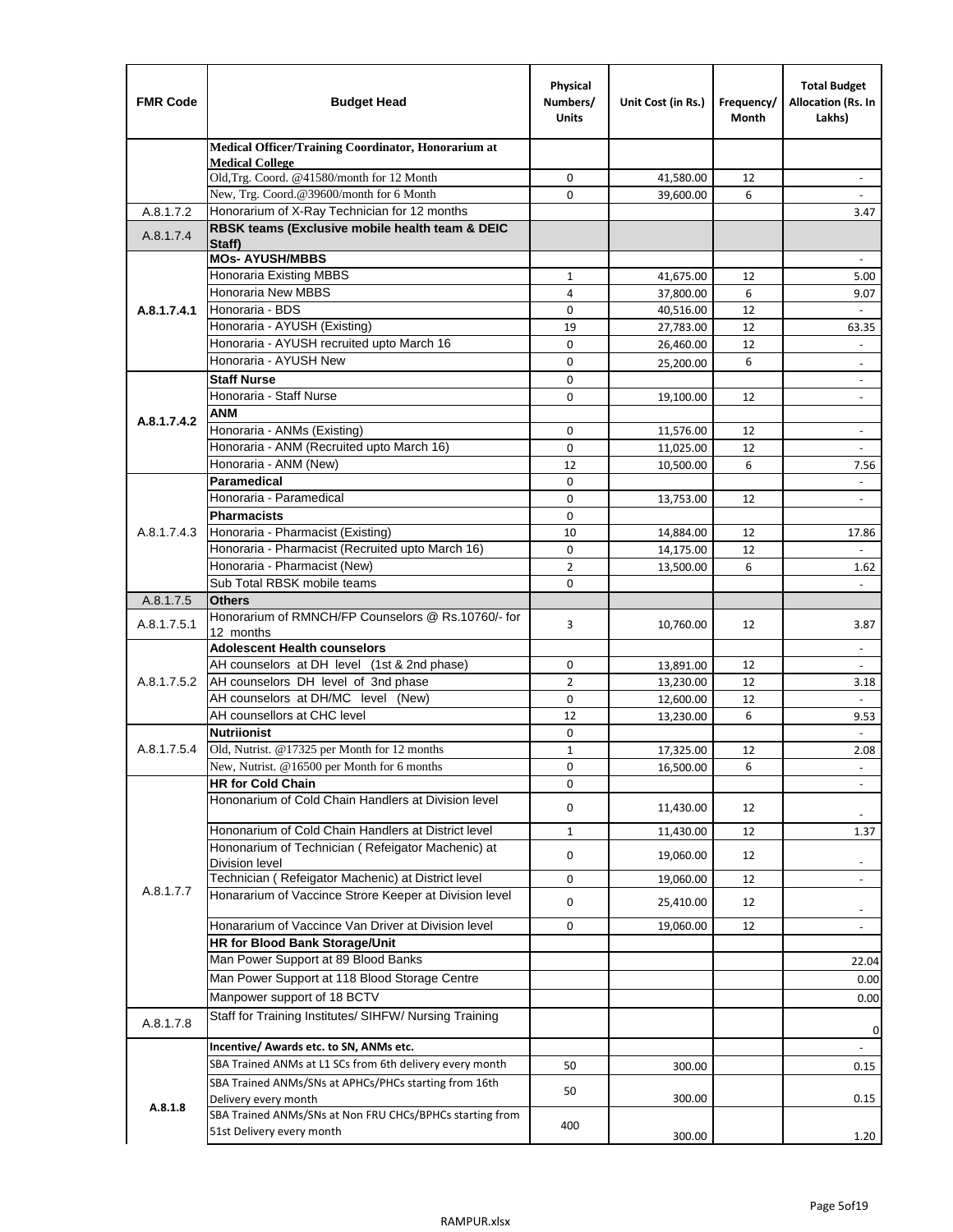| <b>FMR Code</b>      | <b>Budget Head</b>                                                                                    | Physical<br>Numbers/<br><b>Units</b> | Unit Cost (in Rs.)     | Frequency/<br>Month | <b>Total Budget</b><br>Allocation (Rs. In<br>Lakhs) |
|----------------------|-------------------------------------------------------------------------------------------------------|--------------------------------------|------------------------|---------------------|-----------------------------------------------------|
|                      | Incentives for EMOC teams at below District level starting from<br>6th CS every month @Rs 3000/CS     | 325                                  | 3,000.00               |                     | 9.75                                                |
| A.8.1.9              | Honorarium of Data Entry Operator at DH                                                               |                                      |                        |                     | 0.61                                                |
| A.8.1.10             | <b>Other Incentives Schemes (Pl.Specify)</b>                                                          |                                      |                        |                     |                                                     |
| A.8.1.10.1           | Fixed difficult area Incentive                                                                        | 0                                    |                        |                     |                                                     |
|                      | FRU Operationalization for Gynae & anaesthetist                                                       |                                      |                        |                     |                                                     |
| A.8.1.10.2           | specialist on call from govt sector for NHPDs & HPDs                                                  | 60                                   | 3,000.00               |                     | 1.80                                                |
| A.8.1.10.3           | FRU Operationalization Gynaecologists specialist on call<br>for NHPDs & HPDs                          | 30                                   | 4,500.00               |                     | 1.35                                                |
| A.8.1.10.4           | FRU Operationalization anaesthetist specialist on call for<br>NHPDs & HPDs                            | 60                                   | 3,000.00               |                     | 1.80                                                |
| A.8.1.10.5           | Performance based Incentives to RMNCH+A Counsellors<br>in Family Planning @ Rs.50/ client             | 360                                  | 50.00                  |                     | 0.18                                                |
| A.8.1.11             | <b>Support Staff for Health Facilities</b>                                                            |                                      |                        |                     |                                                     |
|                      | <b>HR-NRC</b>                                                                                         |                                      |                        |                     | $\overline{\phantom{m}}$                            |
|                      | Cook                                                                                                  |                                      |                        |                     |                                                     |
|                      | Old, Cook @7500 per Month for 12 months                                                               | 1                                    | 7,500.00               | 12                  | 0.90                                                |
|                      | New, Cook @7500 per Month for 6 months                                                                | 0                                    | 7,500.00               | 6                   | $\overline{\phantom{a}}$                            |
|                      | <b>Care Taker</b>                                                                                     |                                      |                        |                     |                                                     |
|                      | Old, Caretaker @6400 per Month for 12 months                                                          | $\mathbf{1}$                         | 6,400.00               | 12                  | 0.77                                                |
|                      | New, Caretaker @6400 per Month for 6 months                                                           | $\Omega$                             | 6,400.00               | 6                   |                                                     |
|                      | <b>Cleaner</b>                                                                                        |                                      |                        |                     |                                                     |
|                      | Old, Cleaner @6400 per Month for 12 months                                                            | 1                                    | 6,400.00               | 12                  | 0.77                                                |
|                      | New, Cleaner @6400 per Month for 6 months                                                             | 0                                    | 6,400.00               | 6                   |                                                     |
|                      | <b>HR-SNCU</b>                                                                                        |                                      |                        |                     |                                                     |
| A.8.1.11.f           | Cleaner/ Ward Ayah/Security Guard                                                                     |                                      |                        |                     |                                                     |
|                      | Existing CL/WA Honorarium @ Rs. 6400/monty for 12<br>months                                           | 0                                    | 6,400.00               | 12                  |                                                     |
|                      | New CL/WA/SG Honorarium @ Rs. 6400/month for 6<br>month                                               | 9                                    | 6,400.00               | 6                   | 3.46                                                |
|                      | <b>Data Entry Oprator</b>                                                                             |                                      |                        |                     |                                                     |
|                      | old DEO Honorarium @ Rs.12000/- p.m. for 12 months                                                    | $\mathbf 0$                          | 12,000.00              | 12                  |                                                     |
|                      | New DEO Honorarium @ Rs.12000/- p.m. for 6 months                                                     | $\mathbf{1}$                         |                        | 6                   | 0.72                                                |
|                      | Human Resource Pediatric Intencive Care unit (PICU)                                                   |                                      | 12,000.00              |                     |                                                     |
|                      | Ward Aaya/Sweeper Honorarium @ Rs. 6400/Month for 6                                                   | $\Omega$                             |                        | 6                   |                                                     |
|                      | months                                                                                                |                                      | 6,400.00               |                     | $\overline{\phantom{a}}$                            |
|                      | Sub-total HR                                                                                          |                                      |                        |                     | 408.03                                              |
|                      |                                                                                                       |                                      |                        |                     |                                                     |
| A.9                  | <b>TRAINING</b>                                                                                       |                                      |                        |                     |                                                     |
| A.9.1                | Skill lab                                                                                             |                                      |                        |                     |                                                     |
| A.9.1.3              | Training Motivation and follow up visit                                                               |                                      |                        |                     | 0                                                   |
| A.9.3                | <b>Maternal Health Training</b>                                                                       |                                      |                        |                     | $\overline{\phantom{a}}$                            |
| A.9.3.1.4<br>A.9.3.7 | Training of ANMs / LHVs in SBA                                                                        |                                      |                        |                     | 7.60                                                |
| A.9.3.7.1            | Other maternal health training (please specify)<br>MDR training of District and Block level officials | $\overline{2}$                       |                        |                     |                                                     |
| A.9.3.7.5            | ANM Training on new ANC guidelines and HRPs                                                           |                                      | 22,950.00              |                     | 0.46<br>÷.                                          |
|                      | District level                                                                                        | $\mathbf{1}$                         |                        |                     | 0.29                                                |
|                      | <b>Block Level</b>                                                                                    | 6                                    | 29,300.00<br>31,050.00 |                     | 1.86                                                |
| A.9.10               |                                                                                                       |                                      |                        |                     | $\overline{\phantom{a}}$                            |
| A.9.10.1             | <b>Training (Nursing)</b><br>Strengthening of Existing Training Institutions/Nursing School           | 0                                    | 4,300,000.00           |                     |                                                     |
|                      | excluding infrastructure and HR.                                                                      |                                      |                        |                     |                                                     |
| A.9.10.2             | New Training Institutions/School                                                                      | 1                                    | 152,000.00             |                     | 1.52                                                |
|                      | <b>National Dewarming Day</b>                                                                         |                                      |                        |                     |                                                     |
| A.9.11.3             | Orientaion meeting-District level                                                                     | $\mathbf 1$                          | 5000                   | $\overline{2}$      | 0.10                                                |
|                      | Orientaion meeting-Block level                                                                        | 6                                    | 7500                   | $\overline{2}$      | 0.90                                                |
| A.9.12               | <b>RBSK training</b>                                                                                  |                                      |                        |                     | $\overline{\phantom{a}}$                            |
| A.9.12.1             | RBSK Training -Training of Mobile health team -<br>technical and managerial (5 days)                  |                                      |                        |                     | 0                                                   |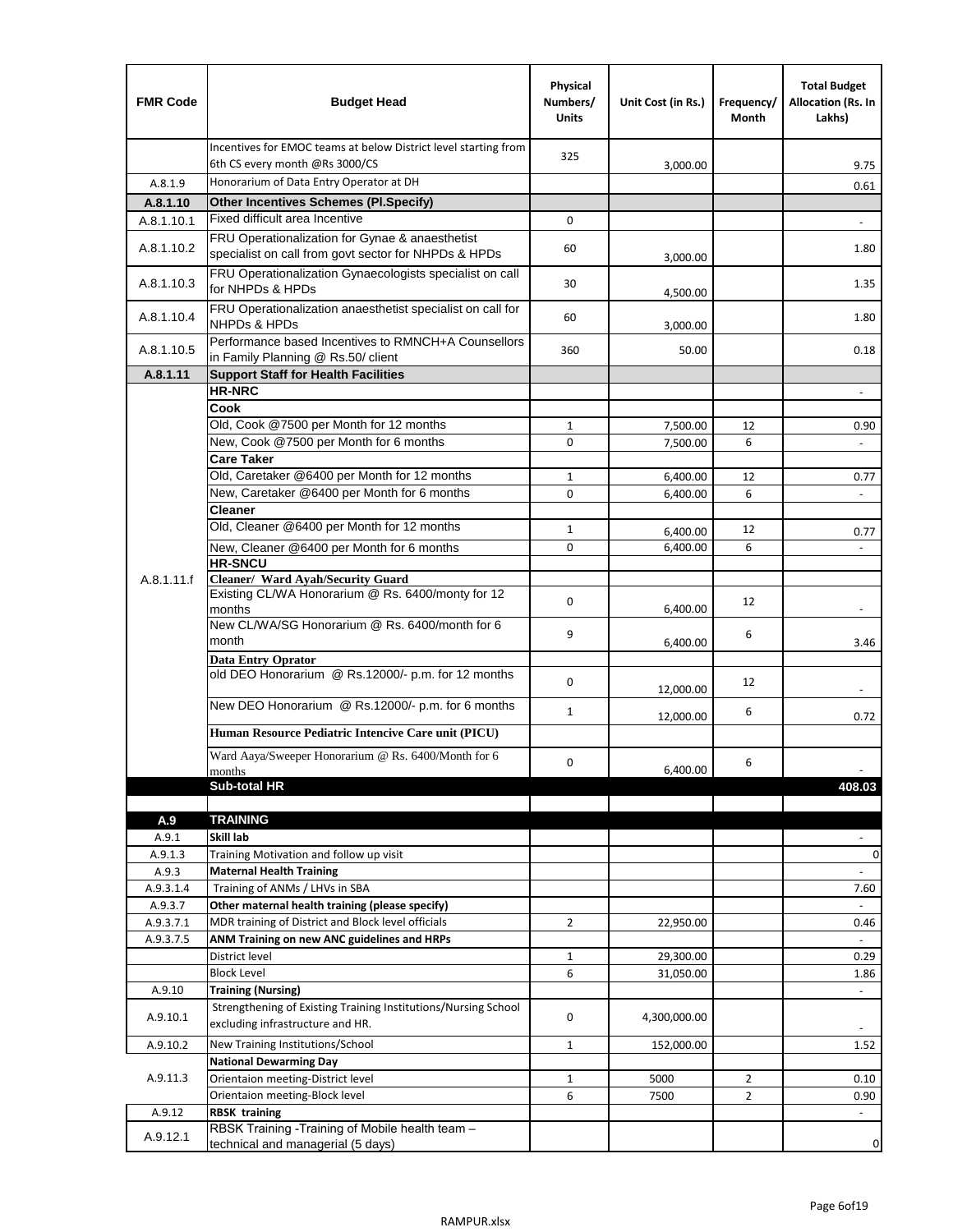| <b>FMR Code</b>       | <b>Budget Head</b>                                                                           | Physical<br>Numbers/<br><b>Units</b> | Unit Cost (in Rs.) | Frequency/<br><b>Month</b> | <b>Total Budget</b><br>Allocation (Rs. In<br>Lakhs) |
|-----------------------|----------------------------------------------------------------------------------------------|--------------------------------------|--------------------|----------------------------|-----------------------------------------------------|
|                       | <b>Sub-total Training</b>                                                                    |                                      |                    |                            | 12.74                                               |
|                       |                                                                                              |                                      |                    |                            |                                                     |
| A.10                  | <b>PROGRAMME MANAGEMENT</b>                                                                  |                                      |                    |                            |                                                     |
| A.10.2                | Contractual Staff for DPMSU recruited and in position                                        |                                      |                    |                            |                                                     |
| A.10.2.1              | District Programme Manager                                                                   | $\mathbf{1}$                         | 39,690.00          | 12                         | 4.76                                                |
| A.10.2.2              | District Accounts Manager                                                                    | 1                                    | 32,303.00          | 12                         | 3.88                                                |
| A.10.2.3              | District Data Manager                                                                        | $\mathbf{1}$                         | 22,050.00          | 12                         | 2.65                                                |
| A.10.2.4              | Consultants/ Programme Officers (Kindly Specify)                                             | $\mathbf 0$                          |                    |                            |                                                     |
|                       | Honorarium of RKSK Coordinator                                                               | $\mathbf{1}$                         | 25,000.00          | 9                          | 2.25                                                |
| A.10.2.5              | Accountants                                                                                  | 0                                    |                    |                            |                                                     |
| A.10.2.6              | Data Entry Operators                                                                         | 0                                    |                    |                            | $\overline{\phantom{a}}$                            |
| A.10.2.7              | Support Staff (Kindly Specify)                                                               | $\mathbf{1}$                         | 8,269.00           | 12                         | 0.99                                                |
| A.10.2.8.1            | Operational Cost for DPMU unit                                                               | $\mathbf{1}$                         | 89,250.00          | 12                         | 10.71                                               |
| A.10.2.8.5            | <b>DEIC Managers</b>                                                                         | $\mathbf{1}$                         | 33,000.00          | 10                         | 3.30                                                |
| A.10.3                | <b>Strengthening of Block PMU</b>                                                            |                                      |                    |                            |                                                     |
| A.10.3.1              | <b>Block Programme Manager</b>                                                               |                                      |                    |                            | 17.46                                               |
| A.10.3.2              | <b>Block Accounts Manager</b>                                                                |                                      | 12,128.00          | 12                         | 8.73                                                |
| A.10.3.7.1            | Operational Cost for BPMU unit<br><b>Concurrent Audit system</b>                             | 6                                    | 15,000.00          | 12                         | 10.80                                               |
| A.10.6                | Monthly Concurrent Audit                                                                     | $\mathbf{1}$                         | 4,500.00           | 12                         | 0.54                                                |
|                       | <b>Block Spesific Work</b>                                                                   | 6                                    | 500.00             | 12                         | 0.36                                                |
| A.10.7                | <b>Mobility Support, Field Visits</b>                                                        |                                      |                    |                            |                                                     |
| A.10.7.2              | DPMU/District                                                                                | $\overline{2}$                       | 30,000.00          | 12                         | 7.20                                                |
| A.10.7.3              | <b>BPMU/Block</b>                                                                            | 6                                    | 30,000.00          | 12                         | 21.60                                               |
| A.10.8.1              | Vehicles for Divisional / AD office                                                          | 0                                    | 30,000.00          | 12                         |                                                     |
|                       |                                                                                              |                                      |                    |                            |                                                     |
|                       | <b>Sub-total Programme Management</b>                                                        |                                      |                    |                            | 95.23                                               |
|                       | Total of RMNCH+A                                                                             |                                      |                    |                            | 1,471.94                                            |
|                       |                                                                                              |                                      |                    |                            |                                                     |
| в                     | Additionalities under NRHM (Mission Flexible Pool)                                           |                                      |                    |                            |                                                     |
|                       |                                                                                              |                                      |                    |                            |                                                     |
| <b>B1</b><br>B1.1.1.3 | <b>ASHA</b><br><b>Supplementary training for ASHAs</b>                                       |                                      |                    |                            |                                                     |
|                       | TOT of ASHA Trainer- I round (at RHFWTC)                                                     |                                      |                    |                            |                                                     |
| B1.1.1.3.1            | Batch cost+Equipment+Module+ Monitoring Visit                                                |                                      |                    |                            |                                                     |
| B1.1.1.3.2            | TOT of ASHA Trainers -II Round (at RHFWTC)                                                   |                                      |                    |                            |                                                     |
| B1.1.1.4              | Post training support and supervision                                                        |                                      |                    |                            | $\sim$                                              |
|                       | Supervision costs by ASHA facilitators<br>(12 months)                                        |                                      |                    |                            | 46.20                                               |
| B1.1.1.4.1            | Supervision costs by ASHA facilitators<br>(6 months)                                         |                                      |                    |                            |                                                     |
|                       |                                                                                              |                                      |                    |                            |                                                     |
| B1.1.1.4.2            | Monthly review Meeting of ASHA Sangini with BCPM                                             |                                      |                    |                            | 1.39                                                |
| B <sub>1.1.3</sub>    | Performance Incentive/Other Incentive to ASHAs (if                                           |                                      |                    |                            |                                                     |
| B1.1.3.1              | any)<br><b>ASHA incentives under Maternal Health</b>                                         |                                      |                    |                            |                                                     |
| B1.1.3.1.2            | Maternal Death Audit Information                                                             | 163                                  | 200.00             |                            | 0.33                                                |
| B1.1.3.2              | Incentive to ASHA under Child Health                                                         |                                      |                    |                            | ÷.                                                  |
| B1.1.3.2.1            | Incentive for Home Based Newborn Care programme                                              | 55728                                | 250.00             |                            | 139.32                                              |
| B1.1.3.2.4            | Incentive for referral of SAM cases to NRC @ Rs.50/Case                                      | 240                                  | 50.00              |                            | 0.12                                                |
| B1.1.3.2.5            | Incentive for follow up of discharge of SAM children from<br>NRCs @ Rs. 100/ for 4 Follow up | 240                                  | 100.00             |                            | 0.24                                                |
| B1.1.3.3              | ASHA Incentives under family planning (ESB/ PPIUCD/<br>Others)                               |                                      |                    |                            |                                                     |
| B1.1.3.3.1            | ASHA PPIUCD incentive for accompanying the client for<br>PPIUCD insertion                    | 1500                                 | 150.00             |                            | 2.25                                                |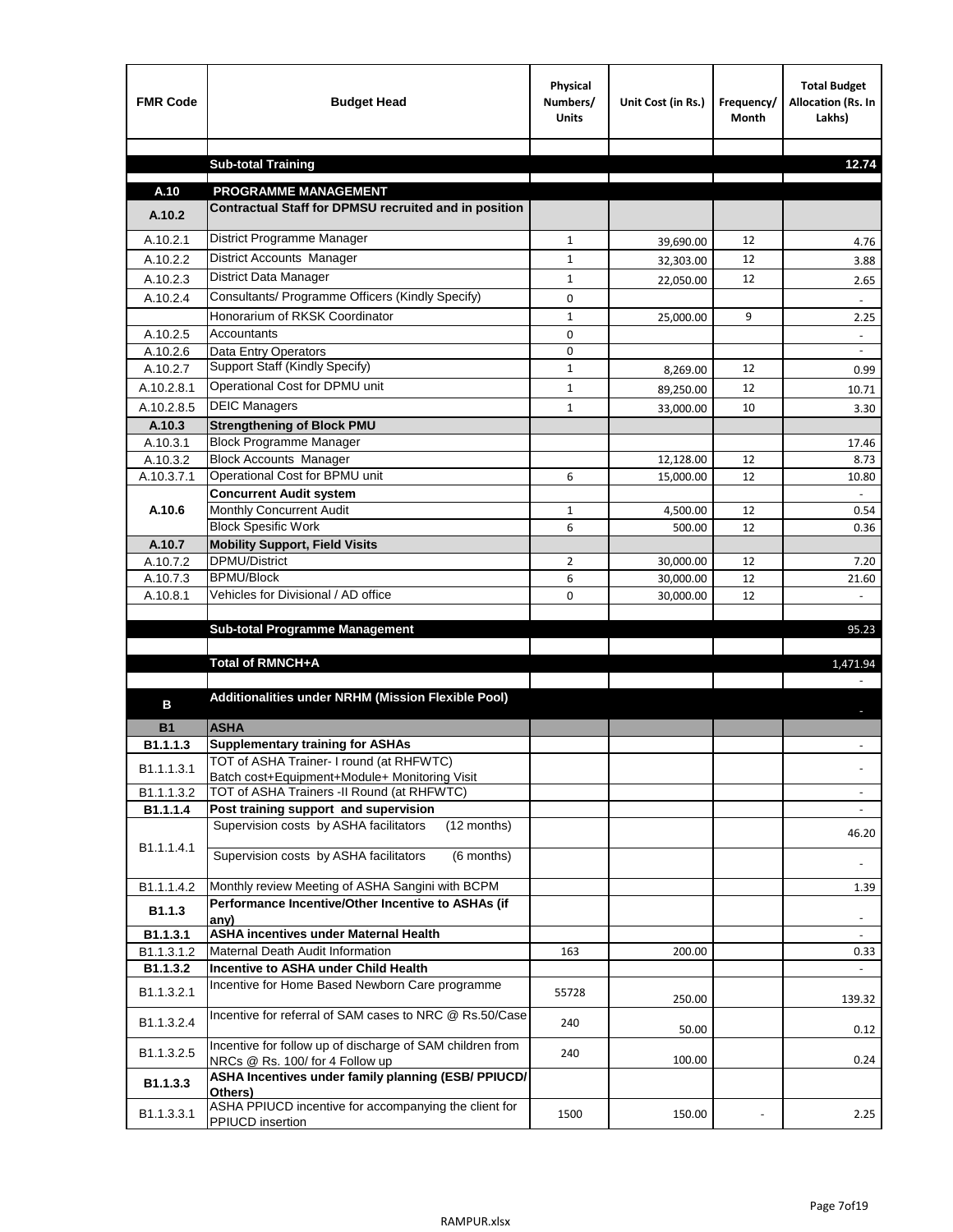| <b>FMR Code</b>            | <b>Budget Head</b>                                                                                                                                                                             | Physical<br>Numbers/<br><b>Units</b> | Unit Cost (in Rs.) | Frequency/<br>Month | <b>Total Budget</b><br><b>Allocation (Rs. In</b><br>Lakhs) |
|----------------------------|------------------------------------------------------------------------------------------------------------------------------------------------------------------------------------------------|--------------------------------------|--------------------|---------------------|------------------------------------------------------------|
|                            | ASHA incentive under ESB scheme for promoting<br>spacing of births @ 500/- per ASHA/client                                                                                                     | 755                                  | 500.00             |                     | 3.78                                                       |
| B <sub>1.1</sub> , 3, 3, 2 | Spacing for 2 years after marriage @ 500/- per<br>ASHA/client                                                                                                                                  | 762.5                                | 500.00             |                     | 3.81                                                       |
| B1.1.3.3.3                 | ASHA Incentive under ESB scheme for promoting<br>adoption of limiting method upto two children @ Rs. 1000<br>per client                                                                        | 879                                  | 1,000.00           |                     | 8.79                                                       |
| B1.1.3.6                   | <b>ASHA Incentives (other)</b>                                                                                                                                                                 |                                      |                    |                     |                                                            |
| B <sub>1.1</sub> , 3, 5, 3 | ASHA incentive for NDD for 2 round                                                                                                                                                             | 1705                                 | 100.00             | $\overline{2}$      | 3.41                                                       |
| B <sub>1.1</sub> .3.6.1    | Amount to be released for 12 months for Routine<br>activities (4 month incentive for ASHAs those are yet to<br>be placed)                                                                      |                                      |                    |                     | 183.56                                                     |
| B1.1.3.6.4                 | Incentive to ASHA Facilitator (12 Months)                                                                                                                                                      |                                      |                    |                     | 2.77                                                       |
| B <sub>1.1</sub> .3.6.5    | Reimbursement of travel expenses for accompanying a<br>woman to facility for surgical abortion (MVA/EVA) @<br>Rs.150/-per case                                                                 | 100                                  | 150.00             |                     | 0.15                                                       |
| B <sub>1.1</sub> .3.6.6    | Reimbursement of travel expenses for accompanying a<br>woman to facility for medical abortion (MMA) @ Rs.225/-<br>per case                                                                     | 100                                  | 225.00             |                     | 0.23                                                       |
| B1.1.3.6.9                 | ASHA Torch (NO. of ASHA +AF) @ Rs. 262.20                                                                                                                                                      |                                      |                    |                     | 4.67                                                       |
| B1.1.3.7                   | Other (support provisions to ASHA such as uniform,                                                                                                                                             |                                      |                    |                     |                                                            |
| B <sub>1.1</sub> .3.7.2    | diary, ASHA Ghar etc)<br>ASHA Payment Voucher, Payment Register and VHIR<br>1.@ Rs. 25/ASHA, 2.@Rs.50/AF, 3.@Rs.150/block for<br>ASHa master payment register,<br>4. @Rs.174.5/ASHA/B1.1.3.7.2 |                                      |                    |                     | 3.45                                                       |
| B <sub>1.1</sub> , 3.7.4   | ASHA SAREE (TA/DA for Attending monthly meeting) No.<br>of ASHA+AF @ Rs.450                                                                                                                    |                                      |                    |                     | 8.02                                                       |
| B <sub>1.1</sub> .5.1      | Honorarium of Regional Coordinator                                                                                                                                                             |                                      |                    |                     |                                                            |
| B <sub>1.1.5.2</sub>       | Honararium of District Community Process Manager                                                                                                                                               | $\mathbf{1}$                         | 32,303.00          | 12                  | 3.88                                                       |
| B1.1.5.3                   | Honararium of Block Community Process Manager                                                                                                                                                  | 6                                    | 12,000.00          | 12                  | 8.64                                                       |
|                            | Mobility cost for ARC/AMG                                                                                                                                                                      |                                      |                    |                     |                                                            |
| B <sub>1.1.5.4</sub>       | AMG cost                                                                                                                                                                                       | $\mathbf{1}$                         | 10,000.00          | $\mathbf{1}$        | 0.10                                                       |
|                            | Quarterly BCPM meeting at Divisional Head Quarter @                                                                                                                                            |                                      |                    |                     |                                                            |
|                            | rs. 500/BCPM/qtr.                                                                                                                                                                              |                                      |                    |                     |                                                            |
|                            | <b>Sub Total of ASHA</b>                                                                                                                                                                       |                                      |                    |                     | 425.09324                                                  |
|                            |                                                                                                                                                                                                |                                      |                    |                     |                                                            |
| B.2                        | <b>Untied Fund</b>                                                                                                                                                                             |                                      |                    |                     |                                                            |
| B <sub>2.3</sub>           | <b>CHCs</b>                                                                                                                                                                                    |                                      |                    |                     | 12.69                                                      |
| B <sub>2.4</sub>           | PHCs                                                                                                                                                                                           |                                      |                    |                     | 20.65                                                      |
|                            | <b>Sub Total of Untied Fund</b>                                                                                                                                                                |                                      |                    |                     | 33.34109                                                   |
| <b>B9</b>                  | <b>Mainstreaming of AYUSH</b>                                                                                                                                                                  |                                      |                    |                     |                                                            |
| B.9.1                      | Medical Officers at CHCs/ PHCs (Only AYUSH)                                                                                                                                                    |                                      |                    |                     |                                                            |
| B.9.1.1                    | <b>DH</b>                                                                                                                                                                                      | 3                                    | 29,106.00          | 12                  | 10.48                                                      |
| B.9.1.2                    | <b>FRUs</b>                                                                                                                                                                                    | 6                                    | 29,106.00          | 12                  | 20.96                                                      |
| B.9.1.3                    | Non FRU SDH/ CHC                                                                                                                                                                               | 6                                    | 29,106.00          | 12                  | 20.96                                                      |
| B.9.1.4                    | 24 X 7 PHC                                                                                                                                                                                     | 5                                    | 29,106.00          | 12                  | 17.46                                                      |
| B.9.1.5                    | Non-24 X 7 PHCs/ APHCs                                                                                                                                                                         | $\mathbf{1}$                         | 29,106.00          | 12                  | 3.49                                                       |
| <b>B.9.2</b>               | Other Staff Nurses and Supervisory Nurses/ AYUSH<br>pharmacists (Only AYUSH)                                                                                                                   |                                      |                    |                     |                                                            |
| B.9.2.1                    | DH                                                                                                                                                                                             | $\mathbf{1}$                         | 10,914.75          | 12                  | 1.31                                                       |
| B.9.2.2                    | <b>FRUs</b>                                                                                                                                                                                    | $\mathbf{1}$                         | 10,914.75          | 12                  | 1.31                                                       |
| B.9.2.3                    | Non FRU SDH/ CHC                                                                                                                                                                               | 4                                    | 10,914.75          | 12                  | 5.24                                                       |
| B.9.2.4                    | 24 X 7 PHC                                                                                                                                                                                     | $\overline{2}$                       |                    | 12                  |                                                            |
|                            | Non-24 X 7 PHCs                                                                                                                                                                                | 0                                    | 10,914.75          |                     | 2.62                                                       |
| B.9.2.5                    |                                                                                                                                                                                                |                                      | 10,914.75          | 12                  | $\overline{\phantom{a}}$                                   |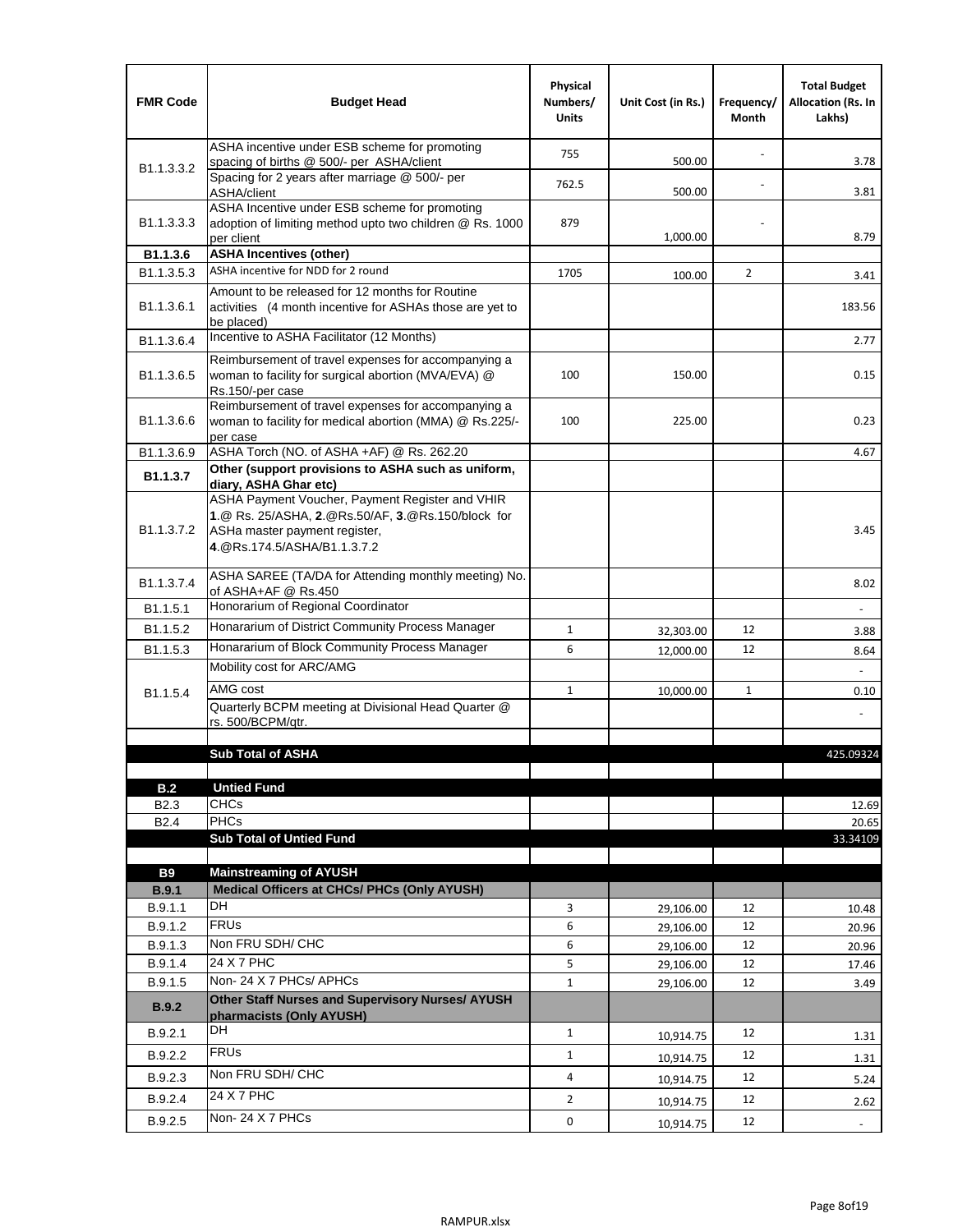| <b>FMR Code</b>               | <b>Budget Head</b>                                                                              | Physical<br>Numbers/<br><b>Units</b> | Unit Cost (in Rs.) | Frequency/<br>Month  | <b>Total Budget</b><br>Allocation (Rs. In<br>Lakhs) |
|-------------------------------|-------------------------------------------------------------------------------------------------|--------------------------------------|--------------------|----------------------|-----------------------------------------------------|
|                               | Panchkarma Unit Lokbabdhu Rajnarayna Joint<br><b>Hospital, Lucknow</b>                          |                                      |                    |                      |                                                     |
| B.9.2.6                       | Honararium of Panchkarma Technician (1Male and 1<br>Female)                                     | 0                                    | 10,000.00          | 12                   |                                                     |
|                               | Honorarium of Panchkarma Attendent                                                              | 0                                    | 8,000.00           | 12                   |                                                     |
|                               | Lumpsum amount for Sweeper (Safai Karmi)                                                        |                                      |                    |                      | 0                                                   |
| <b>B9.3</b>                   | <b>Other Activities (Excluding HR)</b>                                                          |                                      |                    |                      |                                                     |
| B9.3.1                        | Contingency AYUSH wings                                                                         | $\mathbf{1}$                         | 20,000.00          |                      | 0.20                                                |
| B9.3.3                        | Establishment of Panchkarma Unit                                                                |                                      |                    |                      | $\mathbf 0$                                         |
| B9.3.4                        | Construction of AYUSH Wing                                                                      | 0                                    | 3,000,000.00       |                      |                                                     |
|                               |                                                                                                 |                                      |                    |                      |                                                     |
|                               | Sub Total of Mainstreaming of AYUSH                                                             |                                      |                    |                      | 84.03                                               |
|                               |                                                                                                 |                                      |                    |                      |                                                     |
| <b>B10</b>                    | <b>IEC-BCC NRHM</b>                                                                             |                                      |                    |                      |                                                     |
| B.10.3.5                      | <b>Girls Child Day</b><br><b>Division level</b>                                                 | 0                                    | 50,000.00          | 1                    |                                                     |
|                               | <b>Block level</b>                                                                              | 6                                    | 10,000.00          | $\mathbf{1}$         | 0.60                                                |
| <b>B.10.7</b>                 | Priniting activities (please specify)                                                           |                                      |                    |                      |                                                     |
| B.10.7.1                      | SM booklet @Rs 20.00 for all ANCs                                                               | 73899                                | 20.00              |                      | 14.78                                               |
|                               | MCP card @ Rs 10 for all ANCs                                                                   | 73899                                | 10.00              |                      | 7.39                                                |
| <b>B.10.7.4</b><br>B.10.7.4.1 | <b>Other printing</b><br><b>IEC-BCC Material for NDD</b>                                        |                                      |                    |                      |                                                     |
|                               | IEC material, poster, banner @ Rs. 14000 per block for 2<br>round                               | 6                                    | 14000              | $\overline{2}$       | 1.68                                                |
|                               | Teaching and community hand bills/pumphlets and check<br>list @ Rs. 14000 per block for 2 round | 6                                    | 14000              | 2                    | 1.68                                                |
|                               | 5 Fipchart per block @ Rs. 200 per Flip chart( one time)                                        | 30                                   | 200                | 1                    | 0.06                                                |
|                               | AWW and Teacher hand out @ Rs. 7 each for 2 round                                               | 4790                                 | $\overline{7}$     | 2                    | 0.67                                                |
|                               | ASHA hand out @ Rs. 2 each for 2 round                                                          | 1705                                 | $\overline{2}$     | $\overline{2}$       | 0.07                                                |
|                               | <b>AFHC cards</b>                                                                               |                                      |                    |                      |                                                     |
|                               | For DH & MC level Existing AFHS clinics                                                         | $\overline{2}$                       | 0.50               | 2000                 | 0.02                                                |
| <b>B.10.7.4.2</b>             | For CHC level Existing AFHS clinics<br>For PHC level existing AFHS clinics                      | 6                                    | 0.50               | 2000                 | 0.06                                                |
|                               | AFHC Register (3 register per clinic)                                                           | 12<br>60                             | 0.50<br>150.00     | 2000<br>$\mathbf{1}$ | 0.12<br>0.09                                        |
|                               | Printing of RBSK card and registers                                                             | 0                                    |                    |                      |                                                     |
|                               | MHT Register for AWC                                                                            | 403                                  | 100.00             | $\mathbf{1}$         | 0.40                                                |
|                               | MHT Register for School<br>(Class-1 to 12)                                                      | 444                                  | 100.00             | $\mathbf{1}$         | 0.44                                                |
| B.10.7.4.3                    | RBSK Format (microplan, reporting) @ Rs. 3000/ per                                              | 6                                    |                    | $\mathbf{1}$         |                                                     |
|                               | block                                                                                           |                                      | 3,000.00           |                      | 0.18                                                |
|                               | RBSK card for children of AWC and School<br>AWC (Twice in year)                                 | 201426                               | 1.20               |                      | 2.42                                                |
|                               | School (Class 1 to 12)                                                                          | 222157                               | 0.75               |                      | 1.67                                                |
|                               |                                                                                                 |                                      |                    |                      |                                                     |
|                               | <b>Sub Total IEC</b>                                                                            |                                      |                    |                      | 32.33                                               |
|                               |                                                                                                 |                                      |                    |                      |                                                     |
| <b>B.11</b>                   | Recurring support of 18 BCTV                                                                    |                                      |                    |                      |                                                     |
| B.11.2.5                      |                                                                                                 |                                      |                    |                      | 0                                                   |
| <b>B14</b>                    | Innovations (if any)                                                                            |                                      |                    |                      |                                                     |
| B14.6                         | Religious and Community Leaders Meet @ Rs.<br>10000/District/meeting                            | $\mathbf{1}$                         | 10,000.00          |                      | 0.10                                                |
| B14.11                        | Rogi Sahayata Kendra @ Rs. 664200 including 5%<br>increment in HR cost                          |                                      |                    |                      | 13.28                                               |
| B14.12                        | AAA Platform - Monitoring & Microplanning meeting for<br>frontline workers                      |                                      |                    |                      | 39.65                                               |
|                               | Nurse Mentor Programme and Establishment of Mini                                                |                                      |                    |                      |                                                     |
|                               | <b>Skill Lab</b>                                                                                |                                      |                    |                      |                                                     |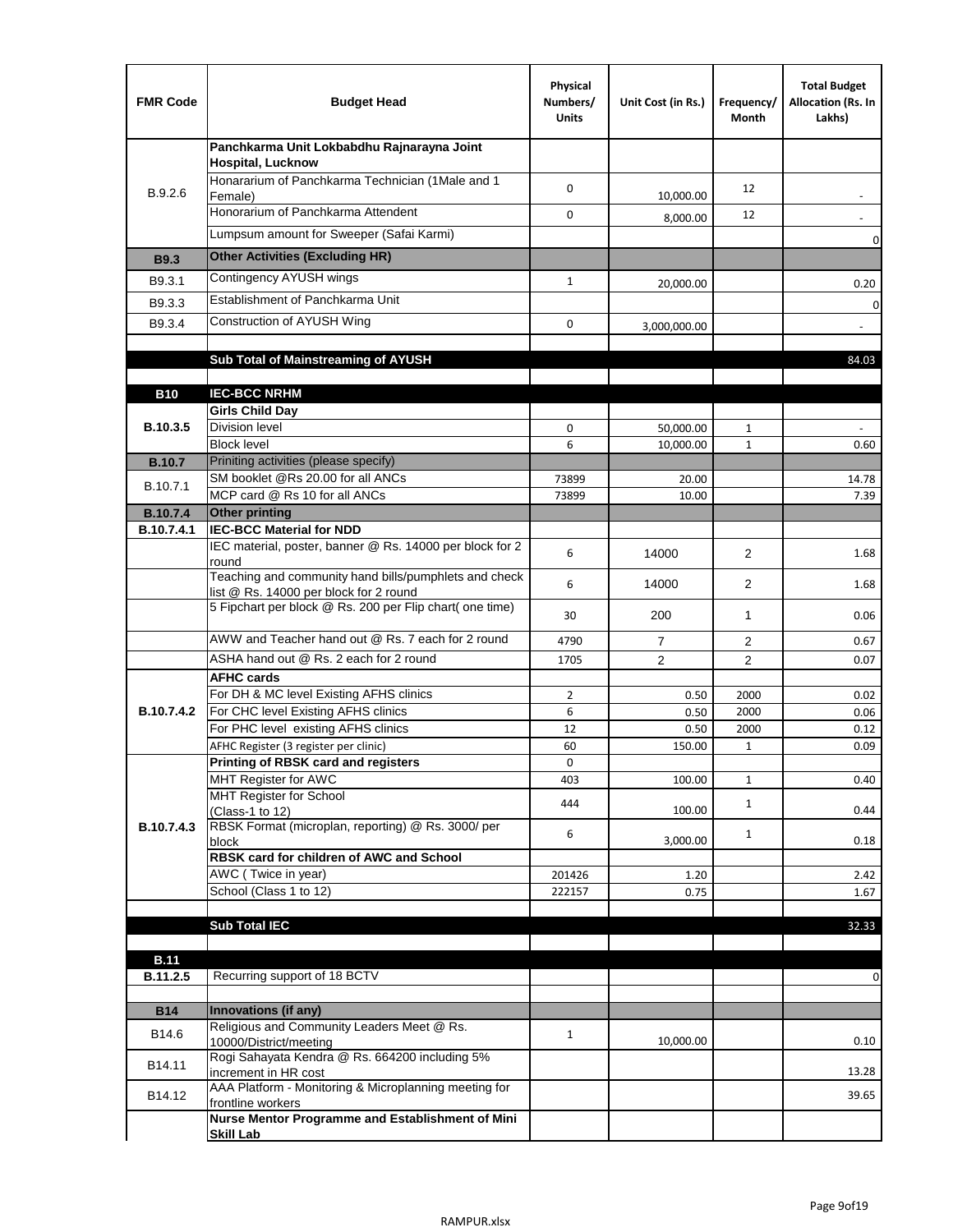| <b>FMR Code</b> | <b>Budget Head</b>                                                                              | Physical<br>Numbers/<br><b>Units</b> | Unit Cost (in Rs.) | Frequency/<br><b>Month</b> | <b>Total Budget</b><br>Allocation (Rs. In<br>Lakhs) |
|-----------------|-------------------------------------------------------------------------------------------------|--------------------------------------|--------------------|----------------------------|-----------------------------------------------------|
| B14.19          | Honoraium of Naurse Mentor (Existing)                                                           | $\mathbf{1}$                         | 38,588.00          | 12                         | 4.63                                                |
|                 | Honoraium of Naurse Mentor for 12 montys (New)                                                  | $\mathbf{1}$                         | 36,750.00          | 12                         | 4.41                                                |
|                 | Honoraium of Naurse Mentor fro 10 months (New)                                                  | 0                                    | 36,750.00          | 10                         | $\sim$                                              |
| B14.22          | Training Strategy for Village Health and Nutrition Days<br>(VHNDs)                              |                                      |                    |                            | 4.54                                                |
|                 | Free Transport Facilities to PLHIV(People Living with                                           |                                      |                    |                            |                                                     |
| B14.25          | <b>HIV)</b> for treatment                                                                       |                                      |                    |                            |                                                     |
|                 | On ART cost                                                                                     |                                      |                    |                            |                                                     |
|                 | PRE ART Cost                                                                                    |                                      |                    |                            |                                                     |
|                 | <b>KAYAKALP' Award Scheme</b>                                                                   |                                      |                    |                            |                                                     |
|                 | Training for Swachha Bharat Abhiyan                                                             |                                      |                    |                            |                                                     |
|                 | Awareness cum Internal Assessors Training Workshop @<br>Rs. 33000/Disitrict                     |                                      |                    |                            |                                                     |
|                 | District level Hospital Rs. 20000/District                                                      |                                      |                    |                            | 0.33<br>0.20                                        |
|                 | <b>CHC</b> level                                                                                | $\overline{2}$                       | 15,000.00          |                            | 0.30                                                |
|                 | <b>PHC</b> level                                                                                | 3                                    | 6,000.00           |                            | 0.18                                                |
| B14.29          | <b>Internal Assessment</b>                                                                      |                                      |                    |                            |                                                     |
|                 | District level Hospital (Quarterly)                                                             | $\overline{2}$                       | 2,000.00           | 4                          | 0.16                                                |
|                 | CHC level (Quarterly)                                                                           | $\overline{2}$                       | 1,000.00           | 4                          | 0.08                                                |
|                 | PHC level (Quarterly)                                                                           | 3                                    | 500.00             | 4                          | 0.06                                                |
|                 | <b>Peer Assessment</b>                                                                          |                                      |                    |                            |                                                     |
|                 | <b>District level Hospital</b>                                                                  | $\overline{2}$                       | 25,000.00          |                            | 0.50                                                |
|                 | <b>CHC</b> level                                                                                | $\overline{2}$                       | 10,000.00          |                            | 0.20                                                |
|                 | PHC level                                                                                       | 3                                    | 5,000.00           |                            | 0.15                                                |
|                 | Matritwa Saptah                                                                                 |                                      |                    |                            |                                                     |
|                 | District level activities @Rs 50000                                                             | $\mathbf{1}$                         | 50,000.00          |                            | 0.50                                                |
|                 | Mobility support @ Rs 17600/block                                                               | 6                                    |                    |                            |                                                     |
|                 | Printing of formats, reports and HRP register @ 50/ANM                                          |                                      | 17,600.00          |                            | 1.06                                                |
| B14.33          |                                                                                                 | 243                                  | 50.00              |                            | 0.12                                                |
|                 | <b>IEC Support</b>                                                                              |                                      |                    |                            |                                                     |
|                 | District level                                                                                  | $\mathbf{1}$                         | 2,500.00           |                            | 0.03                                                |
|                 | <b>Block Level</b>                                                                              | 6                                    | 25,000.00          |                            | 1.50                                                |
|                 | hoarding 5/dist & 1/FRU & 1/block @ Rs. 2000/-                                                  | 14                                   | 2,000.00           |                            | 0.28                                                |
|                 | <b>Gestational Diabetes Mallitius Pilot - 18 districts</b>                                      |                                      |                    |                            |                                                     |
|                 | Glucometer @ 1 /ANM+2/Block+2 additional                                                        | 0                                    | 3,000.00           |                            | $\sim$                                              |
| B14.34          | Procurement of Glucose 75mg, (2*all ANCs+24*5%GDMs)                                             | 0                                    | 25.00              |                            |                                                     |
|                 | Insulin 9 vials *5% ANCs                                                                        | 0                                    | 50.00              |                            | $\overline{\phantom{a}}$                            |
|                 | with syringe (900 units/+18 syringes)                                                           | 0                                    | 20.00              |                            |                                                     |
|                 | <b>Misoprost Distribution for Home Deliveries</b>                                               |                                      |                    |                            |                                                     |
|                 | Printing of registers @ Rs50.00 each                                                            |                                      |                    |                            | $\overline{\phantom{a}}$                            |
|                 | Budget for Tab Mesoprostol procurement in Lakh                                                  |                                      |                    |                            | $\overline{\phantom{a}}$                            |
| B14.35          | ASHA Incentive @ Rs.100.00 each case in Lakh                                                    |                                      |                    |                            | $\overline{\phantom{a}}$                            |
|                 | Block level ANM/ ASHAs training @ 23650/ in Lakh                                                |                                      |                    |                            | $\overline{\phantom{a}}$                            |
|                 | District Orientation meeting @Rs 20000, in Lakh                                                 |                                      |                    |                            |                                                     |
|                 | <b>Sub Total Innovation</b>                                                                     |                                      |                    |                            | 72.25                                               |
| <b>B15</b>      | <b>Planning, Implementation and Monitoring</b>                                                  |                                      |                    |                            |                                                     |
| <b>B15.2</b>    | <b>Quality Assurance</b>                                                                        |                                      |                    |                            |                                                     |
| B15.2.2         | <b>Division Level Human Resource</b>                                                            | 0                                    |                    |                            |                                                     |
|                 | Honorarium of Existing Divisonal Consultant -Quality @<br>Rs. 45000/month for 10 months         | 0                                    | 45,000.00          | 10                         |                                                     |
|                 | Honorarium of Vacant Divisonal Consultant -Quality @<br>Rs. 45000/month for 2 months            | 0                                    | 45,000.00          | $\overline{2}$             |                                                     |
|                 | Honararium of Existing Divisonal Consultant - Public                                            | 0                                    | 45,000.00          | $\overline{2}$             |                                                     |
|                 | Health @ Rs.45000/PM for 10 Months<br>Honararium of Vacant Divisonal Consultant - Public Health | 0                                    | 45,000.00          | 10                         |                                                     |
|                 | @ Rs.45000/PM for 2 Months<br>Data Entry Operator @Rs 12000/PM for 2 Month ("New                | 0                                    | 12,000.00          | $\overline{2}$             |                                                     |
|                 | Position)<br><b>District Level Human Resource</b>                                               |                                      |                    |                            |                                                     |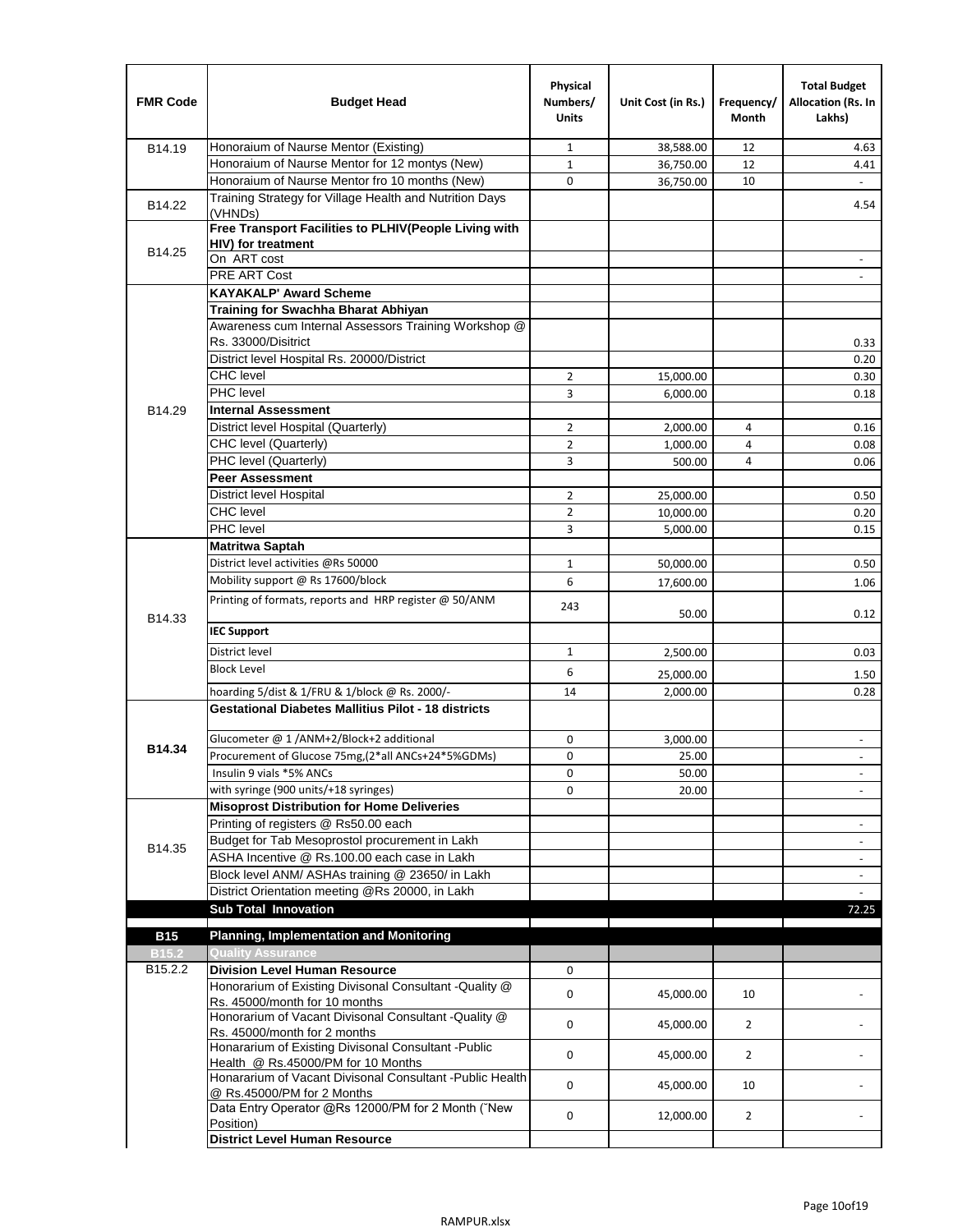| <b>FMR Code</b>         | <b>Budget Head</b>                                                                                | Physical<br>Numbers/<br><b>Units</b> | Unit Cost (in Rs.) | Frequency/<br><b>Month</b> | <b>Total Budget</b><br>Allocation (Rs. In<br>Lakhs) |
|-------------------------|---------------------------------------------------------------------------------------------------|--------------------------------------|--------------------|----------------------------|-----------------------------------------------------|
|                         | Honorarium of Existing District Consultant -Quality @ Rs.<br>40000/month for 10 months            | $\mathbf 0$                          | 40,000.00          | 10                         |                                                     |
|                         | Honorarium of Vacant District Consultant -Quality @ Rs.<br>40000/month for 2 months               | $\mathbf{1}$                         | 40,000.00          | $\overline{2}$             | 0.80                                                |
|                         | Honararium of Existing Hospital Quality Manager @<br>Rs.35000/PM for 10 Months                    | 0                                    | 35,000.00          | 10                         |                                                     |
|                         | Honararium of Vacant Hospital Quality Manager @<br>Rs.35000/PM for 2 Months                       | $\mathbf{1}$                         | 35,000.00          | $\overline{2}$             | 0.70                                                |
|                         | Data Entry Operator @ Rs 12000/PM for 2 Month ("New<br>Position)                                  | $\mathbf{1}$                         | 12,000.00          | $\overline{2}$             | 0.24                                                |
| B15.2.4                 | <b>Review meetings</b>                                                                            |                                      |                    |                            |                                                     |
| B <sub>15.2</sub> .4.2  | Division                                                                                          | 0                                    | 5,000.00           |                            |                                                     |
|                         | <b>District</b>                                                                                   | $\overline{2}$                       | 2,000.00           |                            | 0.04                                                |
|                         | Monitoring and Supportive Supervision Visits-Divisional<br>QUA (10 visits per month) for 6 months | $\mathbf 0$                          | 1,800.00           |                            |                                                     |
| B15.2.5.2               | Monitoring and Supportive Supervision Visits-District<br>QUA (10 visits per month) for 6 months   | 60                                   | 1,200.00           |                            | 0.72                                                |
|                         | <b>Office Equipments-District &amp; Division</b>                                                  |                                      |                    |                            |                                                     |
|                         | <b>Division Level</b>                                                                             |                                      |                    |                            |                                                     |
|                         | Office Equipment @ Rs.3.5 Lac/Division                                                            |                                      |                    |                            | $\sim$                                              |
| B15.2.5.5               | Operational cost @ Rs.17000/-PM for 10 Month                                                      |                                      |                    |                            | $\pmb{0}$                                           |
|                         | <b>District Level</b>                                                                             |                                      |                    |                            |                                                     |
|                         | Office Equipment @ Rs.3.5 Lac/District                                                            | 0                                    | 350,000.00         | $\mathbf{1}$               | $\blacksquare$                                      |
|                         | Operational cost @ Rs.14000/-PM for 10 Month                                                      | $1\,$                                | 14,000.00          | 10                         | 1.40                                                |
| B15.2.5.6               | <b>Operational Cost for District Hospitals</b>                                                    | 0                                    | 2,000.00           |                            | $\mathbf{r}$                                        |
|                         | <b>Sub Total Quality Assurance</b>                                                                |                                      |                    |                            | 3.90                                                |
|                         |                                                                                                   |                                      |                    |                            |                                                     |
| B15.3                   | <b>Monitoring and Evaluation</b><br><b>HMIS</b>                                                   |                                      |                    |                            |                                                     |
| B15.3.1<br>B15.3.1.2    | Data Entry Operators at Block level                                                               |                                      |                    |                            | 9.17                                                |
| B15.3.1.3.1             | HR and Infrastructure for 100% service updation on<br><b>HMIS/MCTS Portal</b>                     |                                      |                    |                            | 3.60                                                |
| B <sub>15.3.1.5.2</sub> | Mobility Support for HMIS & MCTS at District level                                                |                                      |                    |                            | 0.22                                                |
| B15.3.1.6               | Printing of HMIS Formats                                                                          |                                      |                    |                            | 0.43                                                |
| B15.3.2.2               | Printing of MCTS follow-up formats/ services due list/ work<br>plan                               |                                      |                    |                            | 0.58                                                |
| B15.3.2.7               | Internet Connectivity through LAN / data card                                                     |                                      |                    |                            | 0.60                                                |
| B15.3.2.8               | Procurement & Installation of VSAT (Capex)                                                        |                                      |                    |                            | 1.08                                                |
| B15.3.2.12              | Other office expenditure                                                                          |                                      |                    |                            | 1.32                                                |
| B15.3.2.13              | Printing of RCH Registers                                                                         |                                      |                    |                            | 0.31                                                |
|                         | <b>Sub Total of HMIS</b>                                                                          |                                      |                    |                            | 17.31                                               |
| <b>B.16</b>             | <b>PROCUREMENT</b>                                                                                |                                      |                    |                            |                                                     |
| B16.1                   | <b>Procurement of Equipment</b>                                                                   |                                      |                    |                            |                                                     |
|                         | <b>Equipments for Blood Banks/ BSUs</b>                                                           |                                      |                    |                            |                                                     |
| B16.1.1.1               | Equipments For Blood banks/ BCSUs                                                                 |                                      |                    |                            | 0                                                   |
|                         | <b>Equipments For BSUs</b>                                                                        |                                      |                    |                            | 0                                                   |
| B16.1.2                 | Procurement of equipment: CH<br>Procurement of NRC Computer/Printer/UPS/Data Card @               |                                      |                    |                            |                                                     |
| B16.1.2.7               | Rs. 60000/NRC                                                                                     | $\mathbf{1}$                         | 60,000.00          | 0                          | 0.60                                                |
| B16.1.2.8               | Procurement of Computer/Printer/UPS/Data Card -SNCUs                                              |                                      |                    |                            |                                                     |
|                         | for VJB Female Hospital Lucknow                                                                   |                                      |                    |                            | 0                                                   |
| B16.1.2.9               | Procurement of Equipments for SNCUs for VAB Female<br>Hospital lucknow                            |                                      |                    |                            | 0                                                   |
| B16.1.6                 | <b>Equipments for RKSK &amp; RBSK</b>                                                             |                                      |                    |                            |                                                     |
| B16.1.6.1               | <b>Equipments for AFHCs</b>                                                                       | 0                                    | 7,000.00           | $\mathbf{1}$               | ÷,                                                  |
|                         | <b>Equipment for Mobile health teams</b>                                                          | 0                                    |                    |                            |                                                     |
| B16.1.6.3.1             | No. of Vision Chart                                                                               | 24                                   |                    |                            |                                                     |
| *                       | (2 chart per team)<br>No. of weighing scale (1 per team)                                          | 12                                   | 700<br>1000        |                            | 0.17<br>0.12                                        |
|                         | No. of height scale standing (1 per team)                                                         | 12                                   | 10000              |                            | 1.20                                                |
| <b>B.16.2</b>           | <b>Procurement of Drugs</b>                                                                       |                                      |                    |                            |                                                     |
|                         | Procurement of drugs under child health (Vitamin A for                                            | 12010                                |                    |                            | 6.97                                                |
| B.16.2.2.2              | BSPM) No. of Bottles                                                                              |                                      | 58.00              |                            |                                                     |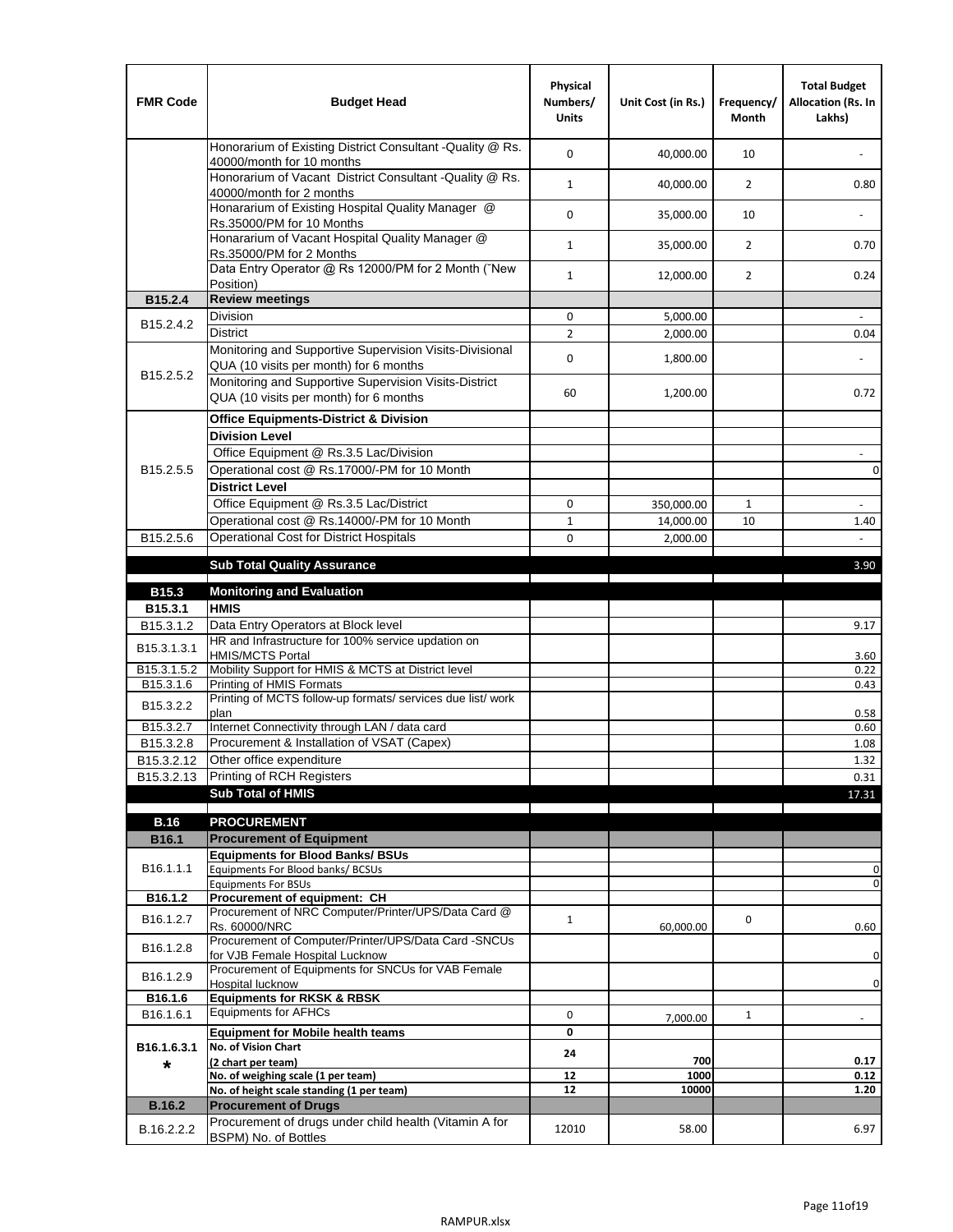| <b>FMR Code</b> | <b>Budget Head</b>                                                                | Physical<br>Numbers/<br>Units | Unit Cost (in Rs.) | Frequency/<br>Month | <b>Total Budget</b><br>Allocation (Rs. In<br>Lakhs) |
|-----------------|-----------------------------------------------------------------------------------|-------------------------------|--------------------|---------------------|-----------------------------------------------------|
| B.16.2.4        | <b>Supplies for IMEP</b>                                                          |                               |                    |                     |                                                     |
| B.16.2.4.1      | Biomedical waste management - District level                                      |                               |                    |                     | 11.89                                               |
| B.16.2.4.2      | Biomedical waste management - CHC/PHC level                                       | 5                             | 13,109.00          | 12                  | 7.87                                                |
| B.16.2.4.3      | Cleaning/washing, house-keeping and laundry<br>management - District level        |                               |                    |                     | 22.08                                               |
| B.16.2.4.4      | Cleaning/washing, house-keeping and laundry<br>management - CHC/PHC level         |                               |                    |                     | 9.87                                                |
| B.16.2.4.7      | Cleanliness of Sub Centers for 6 months                                           | 211                           | 500.00             | 6                   | 6.33                                                |
| B.16.2.5.2      | Replenishment of ASHA Drug Kit<br>@300/ Working ASHA                              |                               |                    |                     | 4.33                                                |
| B.16.2.6        | <b>National Iron Plus Initiative (Drugs&amp;Supplies)</b>                         |                               |                    |                     |                                                     |
| B.16.2.6.1      | Children (6m - 60months)                                                          |                               |                    |                     |                                                     |
| B.16.2.6.1.a    | IFA Syrup (@Rs7.99paisa/50mlBottel)                                               | 284372                        | 7.99               |                     | 22.72                                               |
| B.16.2.6.2      | Children 5 - 10 years                                                             |                               |                    |                     |                                                     |
| B.16.2.6.2.a    | IFA tablet small Pink (45mg) @ Rs. 0.182 per tablet, 32 tablet per<br>child)      | 103933                        | 5.82               |                     | 6.05                                                |
| B.16.2.6.2.b    | <b>Albendazole Tablets</b>                                                        | 123275                        | 0.78               | 2                   | 1.92                                                |
| B.16.2.6.3      | <b>WIFS (10-19 years)</b>                                                         |                               |                    |                     |                                                     |
| B.16.2.6.3.a    | IFA Tablet large blue 100 mg tablet @ Rs. 1.41 per 10 tablet for 12<br>months     | 161972                        | 7.33               |                     | 11.87                                               |
|                 | <b>Albendazole Tablets</b>                                                        |                               |                    |                     |                                                     |
| B.16.2.6.3.b    | For Adolescent Girls and boys (School going)                                      | 98882                         | 0.78               | $\overline{2}$      | 1.54                                                |
|                 | For Adolescent Girls (out of School)                                              | 63090                         | 0.78               | $\overline{2}$      | 0.98                                                |
| B.16.2.7        | Drugs & supplies for RBSK                                                         |                               |                    |                     |                                                     |
| B.16.2.7.1      | Medicine for Mobile health team                                                   | 12                            | 5,000.00           |                     | 0.60                                                |
| <b>B.16.2.8</b> | Drugs & supplies for AYUSH                                                        | 21                            | 100,000.00         |                     | 21.00                                               |
| B.16.2.10       | Blood Bags for 93 functional Blood Bank                                           |                               |                    |                     | 0.35                                                |
|                 | For Diagnostics Kits for 93 functional blood bank                                 |                               |                    |                     | 0.95                                                |
|                 | <b>Sub Total of Procurement</b>                                                   |                               |                    |                     | 139.41                                              |
|                 |                                                                                   |                               |                    |                     |                                                     |
| <b>B.18</b>     | <b>New Initiatives/ Strategic Interventions</b>                                   |                               |                    |                     |                                                     |
| <b>B.18.2</b>   | <b>Ca Cx Screening</b>                                                            |                               |                    |                     | 0                                                   |
|                 | 7+ Strategy                                                                       |                               |                    |                     |                                                     |
|                 | <b>Family Planning</b><br>No of District Level Govt, COT @ Rs.30000/month for 12  | 0                             |                    | 12                  |                                                     |
| B18.4           | month                                                                             |                               | 30,000.00          |                     |                                                     |
|                 | Extra Incentive for Interval Sterilization @ Rs.260/case                          | 0                             | 260.00             |                     |                                                     |
|                 | Extra Incentive for NSV @ Rs.310/- case                                           | 0                             | 310.00             |                     |                                                     |
|                 | <b>Sub Total of New Innitiatives</b>                                              |                               |                    |                     |                                                     |
|                 |                                                                                   |                               |                    |                     |                                                     |
| <b>B22</b>      | <b>Support Services</b>                                                           |                               |                    |                     |                                                     |
|                 | <b>Support Strengthening NVBDCP</b><br>Honorarium of Staff-At BRD Medical College |                               |                    |                     |                                                     |
| B22.3           | Honorarium of Staff for 100 Bedded JE/AES Ward -At                                |                               |                    |                     | 0                                                   |
|                 | <b>BRD Medical College</b>                                                        |                               |                    |                     | 0                                                   |
|                 | Increament of Existing HR Catculated @ 5%                                         |                               |                    |                     | 0                                                   |
|                 | <b>Sub of Support Serveces</b>                                                    |                               |                    |                     |                                                     |
|                 |                                                                                   |                               |                    |                     |                                                     |
| <b>B.23</b>     | Other Expenditures (Power Backup, Convergence etc)                                |                               |                    |                     |                                                     |
| B.23.1          | POL for Generators - District level Hospitals                                     | $\overline{2}$                | 35,000.00          | 12                  | 8.40                                                |
| B.23.2          | POL for Generators - CHCs/PHCs                                                    | 6                             | 17,500.00          | 12                  | 12.60                                               |
|                 | <b>Sub Total of Power Backup</b>                                                  |                               |                    |                     | 21.00                                               |
|                 |                                                                                   |                               |                    |                     |                                                     |
| <b>B.24</b>     | <b>Collaboration with Medical Colleges and Knowledge</b><br>partners              |                               |                    |                     |                                                     |
|                 |                                                                                   |                               |                    |                     |                                                     |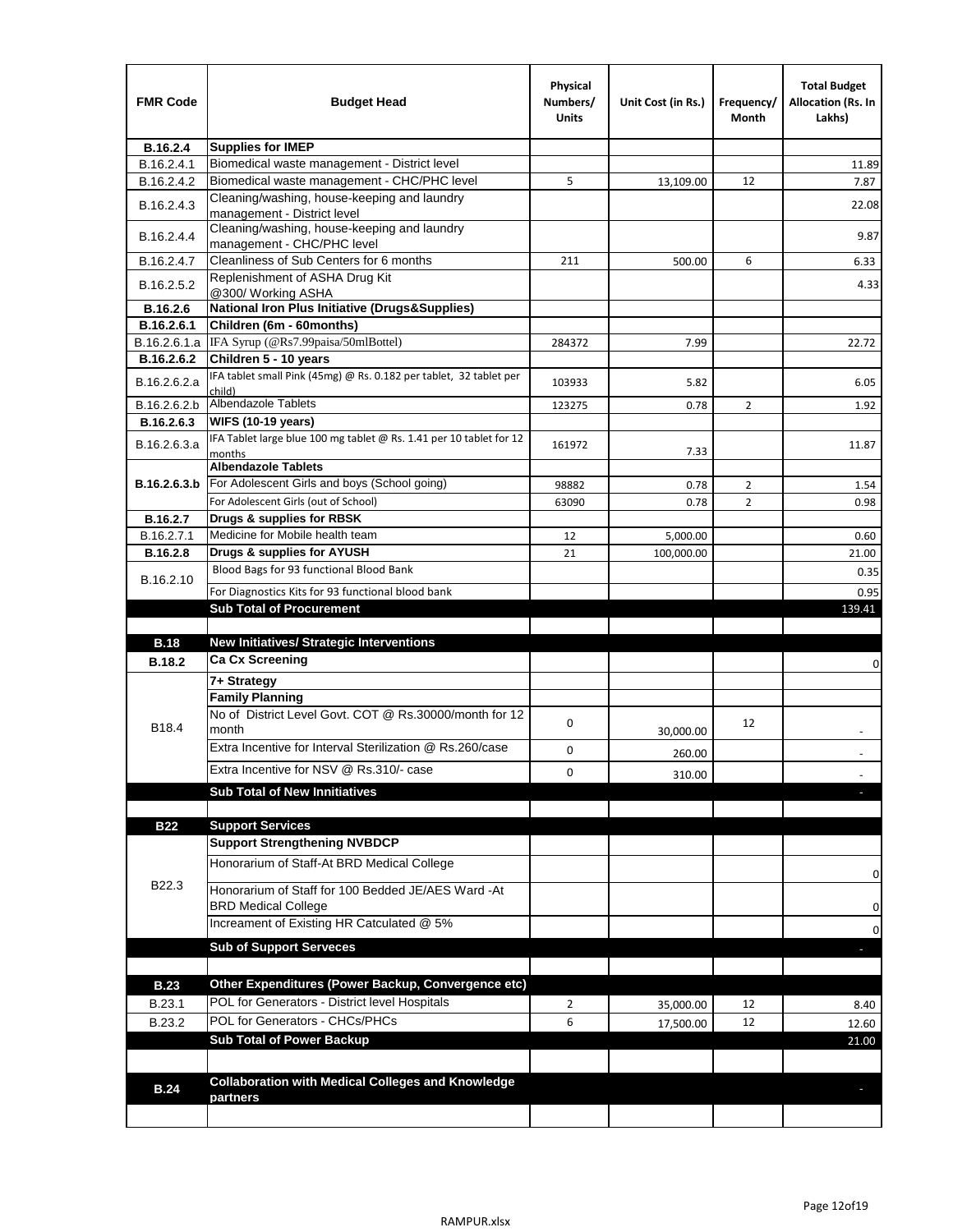| <b>FMR Code</b> | <b>Budget Head</b>                                                                                                                                             | Physical<br>Numbers/<br><b>Units</b> | Unit Cost (in Rs.) | Frequency/<br>Month | <b>Total Budget</b><br>Allocation (Rs. In<br>Lakhs) |
|-----------------|----------------------------------------------------------------------------------------------------------------------------------------------------------------|--------------------------------------|--------------------|---------------------|-----------------------------------------------------|
| <b>B.25</b>     | National Programme for Prevention and control of                                                                                                               |                                      |                    |                     |                                                     |
| B.25.1          | deafness<br><b>Recurring Grant-in-aid</b>                                                                                                                      |                                      |                    |                     |                                                     |
| B.25.1.3        | <b>Manpower at District level</b>                                                                                                                              |                                      |                    |                     |                                                     |
| B.25.1.3.a      | ENT Surgeon @Rs.80,000/-pm                                                                                                                                     | 0                                    |                    |                     |                                                     |
| B.25.1.3.b      | Audiologist@Rs.30,000/-pm                                                                                                                                      | 2.1                                  |                    |                     | 2.10                                                |
| B.25.1.3.c      | Audiometric Assistant@Rs.15,000/-pm                                                                                                                            | 1.05                                 |                    |                     | 1.05                                                |
| B.25.1.3.d      | Instructor for Hearing Impaired Children @Rs.15,000/-pm                                                                                                        | 1.05                                 |                    |                     | 1.05                                                |
| B.25.2          | Non recurring Grant-in-aid                                                                                                                                     |                                      |                    |                     |                                                     |
| B.25.2.1        | Training@Rs.10 lakh/ Distt. for 7 level training                                                                                                               | 4.75                                 |                    |                     | 4.75                                                |
| B.25.2.1.b      | District Hospital @Rs.20 lakh/Distt.                                                                                                                           | 20                                   |                    |                     | 20.00                                               |
| B.25.2.1.c      | CHC/Sub-Divisional Hospital @Rs.50,000/- Kit                                                                                                                   | 0.74                                 |                    |                     | 0.74                                                |
| B.25.2.1.d      | PHC@RS.15,000/- kit                                                                                                                                            | 4.41                                 |                    |                     | 4.41                                                |
|                 |                                                                                                                                                                |                                      |                    |                     |                                                     |
|                 | National Programme for Prevention and control of<br>deafness                                                                                                   |                                      |                    |                     | 34.10                                               |
|                 |                                                                                                                                                                |                                      |                    |                     |                                                     |
| <b>B.29</b>     | National Programme for Prevention and Control of                                                                                                               |                                      |                    |                     |                                                     |
|                 | <b>Flurosis</b>                                                                                                                                                |                                      |                    | 6                   |                                                     |
| B.29.2.1        | <b>Honorarium of Consultant</b>                                                                                                                                | 0                                    | 40,000.00          |                     |                                                     |
|                 | Honorarium of Lab Technician                                                                                                                                   | 0                                    | 11,000.00          | 6                   | $\blacksquare$                                      |
| B.29.2.2        | Health Education and Publicity                                                                                                                                 |                                      |                    |                     |                                                     |
| B.29.2.4        | Medical Management including treatment Surgery and<br>rehab-supplumetation of vitamins & minrals                                                               |                                      |                    |                     |                                                     |
|                 |                                                                                                                                                                |                                      |                    |                     |                                                     |
|                 | <b>Sub Total of Flurisis</b>                                                                                                                                   |                                      |                    |                     | ы                                                   |
|                 |                                                                                                                                                                |                                      |                    |                     |                                                     |
|                 | <b>Total of Mission Flexipool</b>                                                                                                                              |                                      |                    |                     | 862.76                                              |
|                 |                                                                                                                                                                |                                      |                    |                     |                                                     |
| C               | <b>IMMUNISATION</b>                                                                                                                                            |                                      |                    |                     |                                                     |
| C.1             | RI strengthening project (Review meeting, Mobility<br>support, Outreach services etc)                                                                          |                                      |                    |                     |                                                     |
| C.1.a           | Mobility Support for supervision for distict level officers.                                                                                                   | 1                                    | 250,000.00         |                     | 2.50                                                |
|                 | Printing and dissemination of Immunization cards, tally                                                                                                        |                                      |                    |                     |                                                     |
| C.1.c           | sheets, monitoring forms etc.                                                                                                                                  | 73899                                | 10.00              |                     | 7.39                                                |
| C.1.e           | Quarterly review meetings exclusive for RI at district level                                                                                                   | 24                                   | 500.00             |                     | 0.12                                                |
|                 | with Block MOs, CDPO, and other stake holders                                                                                                                  |                                      |                    |                     |                                                     |
| C.1.f           | Quarterly review meetings exclusive for RI at block<br>Focus on slum & underserved areas in urban                                                              | 6820                                 | 75.00              |                     | 5.12                                                |
| C.1.g           | areas/alternative vaccinator for slums (only where regular<br>ANM under NUHM not engaged) Rs. 450/- per session for                                            | 144                                  | 2,100.00           |                     | 3.02                                                |
|                 | 4 session and Rs. 300/- contingency.                                                                                                                           |                                      |                    |                     |                                                     |
| C.1.h           | Mobilization of children through ASHA or other mobilizers                                                                                                      | 20256                                | 150.00             |                     | 30.38                                               |
| C.1.i           | Alternative vaccine delivery in hard to reach areas                                                                                                            | 864                                  | 150.00             |                     | 1.30                                                |
| $C.1$ .j        | Alternative Vaccine Deliery in other areas                                                                                                                     | 19392                                | 75.00              |                     | 14.54                                               |
| C.1.k           | To develop microplan at sub-centre level                                                                                                                       | 211                                  | 100.00             |                     | 0.21                                                |
| C.1.1           | For consolidation of micro plans at block level/PHC @ Rs.<br>1000/- and District level @ Rs.2000/-<br>POL for vaccine delivery from State to district and from |                                      |                    |                     | 0.09                                                |
| C.1.m           | district to PHC/CHCs                                                                                                                                           | $\mathbf{1}$                         | 150,000.00         |                     | 1.50                                                |
| C.1.n           | Consumables for computer including provision for internet                                                                                                      | $\mathbf{1}$                         | 400.00             | 12                  | 0.05                                                |
| C.1.o           | access<br>Red/Black plastic bags etc.                                                                                                                          | 20256                                | 6.00               |                     | 1.22                                                |
|                 | Hub Cutter/Bleach/Hypochlorite solution/ Twin bucket @                                                                                                         |                                      |                    |                     |                                                     |
| C.1.p           | Rs. 1200/- for 2 Buckets                                                                                                                                       | 8                                    | 1,200.00           |                     | 0.10                                                |
| C.1.q           | <b>Safety Pits</b>                                                                                                                                             | 4                                    | 5,250.00           |                     | 0.21                                                |
|                 | <b>State specific requirement</b>                                                                                                                              |                                      |                    |                     |                                                     |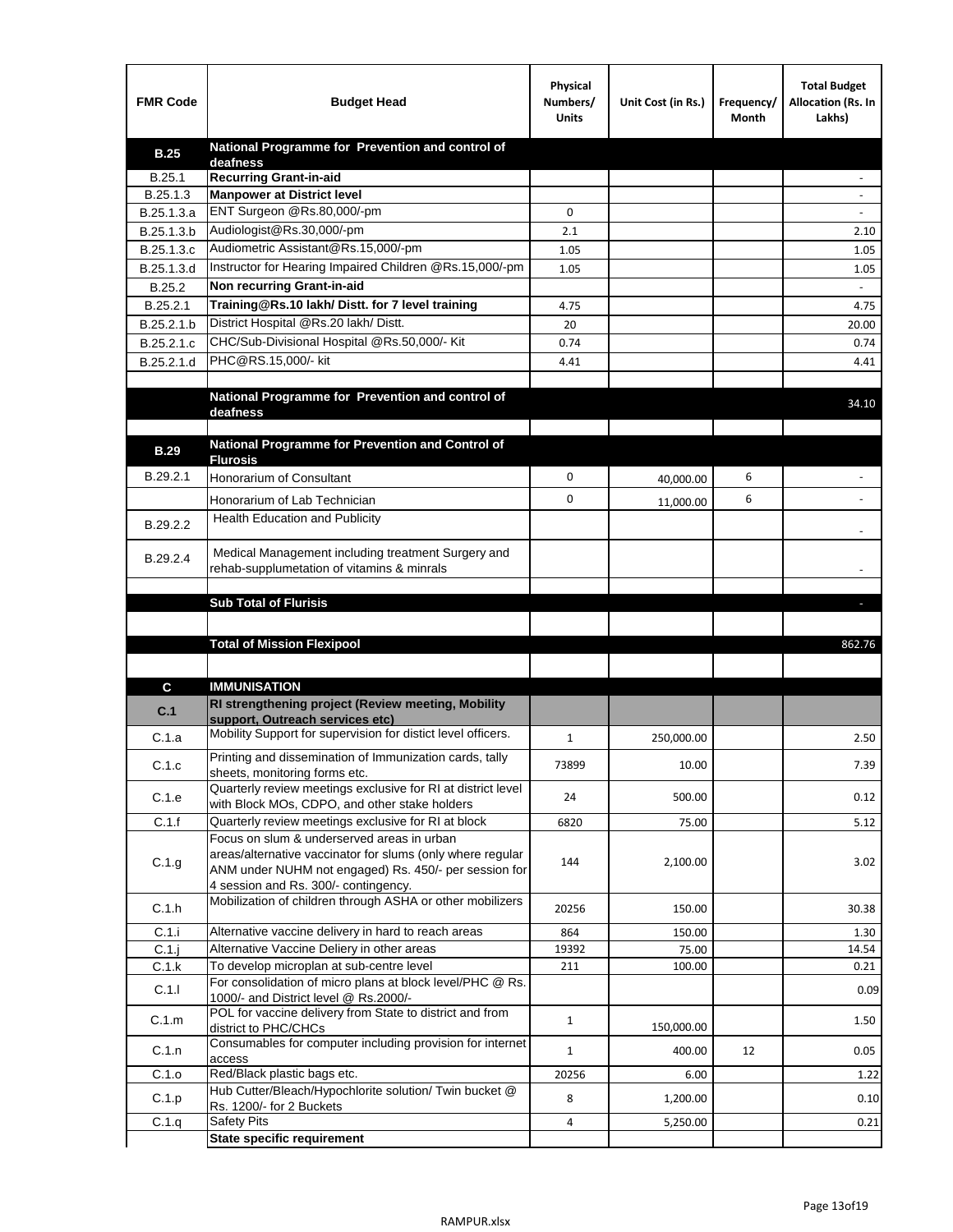| <b>FMR Code</b> | <b>Budget Head</b>                                                                                                                                                              | Physical<br>Numbers/<br><b>Units</b> | Unit Cost (in Rs.) | Frequency/<br>Month | <b>Total Budget</b><br>Allocation (Rs. In<br>Lakhs) |
|-----------------|---------------------------------------------------------------------------------------------------------------------------------------------------------------------------------|--------------------------------------|--------------------|---------------------|-----------------------------------------------------|
|                 | Funds for annual maintenance operation of WIC/WIF at<br>state and division level                                                                                                | 0                                    | 40,000.00          |                     | 0.00                                                |
|                 | Electricity bill for WIC/WIF at state and division level                                                                                                                        | 0                                    | 100,000.00         |                     | 0.00                                                |
| C.1.r           | POL for generators & operational expenses at divisional<br>vaccine storage and state vaccine store                                                                              | 0                                    | 200,000.00         |                     | 0.00                                                |
|                 | POL for generators & operational expenses at district<br>level vaccine storage points and other cold chain points                                                               | $\mathbf{1}$                         | 120,000.00         |                     | 1.20                                                |
|                 | <b>AEFI Kits</b>                                                                                                                                                                |                                      |                    |                     | 0.10                                                |
| C.1.s           | Teeka Express Operational Cost                                                                                                                                                  |                                      |                    |                     |                                                     |
| C.2             | <b>Salary of Contractual Staffs</b>                                                                                                                                             |                                      |                    |                     |                                                     |
| C.2.2           | Honorarium for Computer Assistants support for District<br>level                                                                                                                | $\mathbf{1}$                         | 12,127.00          | 12                  | 1.46                                                |
| C.3             | <b>Training under Immunisation</b>                                                                                                                                              |                                      |                    |                     |                                                     |
|                 | District level Orientation training including Hep B, Measles                                                                                                                    |                                      |                    |                     |                                                     |
| C.3.1           | & JE(wherever required) for 2 days ANM, Multi Purpose<br>Health Worker (Male), LHV, Health Assistant<br>(Male/Female), Nurse MidWives, BEEs & other staff (as<br>per RCH norms) | 4                                    | 46,200.00          |                     | 1.85                                                |
| C.3.2           | Three day training including Hep B, Measles & JE<br>(wherever required) of Medical Officers of RI using<br>revised MO training module)                                          | 0                                    | 65,600.00          |                     | 0.00                                                |
| C.3.4           | Two days cold chain handlers training for block level cold<br>chain hadlers by State and district cold chain officers                                                           | 0.00                                 |                    |                     | 0.21                                                |
| C.3.5           | One day training of block level data handlers by DIOs and<br>District cold chain officer                                                                                        | 9                                    | 500.00             |                     | 0.05                                                |
|                 | <b>Cold chain maintenance</b>                                                                                                                                                   |                                      |                    |                     |                                                     |
| C.4             | Cold chain maintenance for CHC/PHC @ Rs. 750/- per<br>unit                                                                                                                      | 10                                   | 750.00             |                     | 0.08                                                |
|                 | Cold chain maintenance for District level @ Rs. 15000/-<br>per district                                                                                                         | $\mathbf{1}$                         | 15,000.00          |                     | 0.15                                                |
| C.5             | <b>ASHA Incentive</b>                                                                                                                                                           | 64616                                | 150                |                     | 96.924                                              |
|                 | Mobility support for outreach areas for 25 disdtricts                                                                                                                           |                                      |                    |                     | 3.26                                                |
|                 | Mobility support for HRG/ construction sites                                                                                                                                    |                                      |                    |                     |                                                     |
|                 | Sub Total of RI                                                                                                                                                                 |                                      |                    |                     | 173.016                                             |
| D               | <b>National Iodine Deficiency Disorders Control</b>                                                                                                                             |                                      |                    |                     |                                                     |
| D.3             | Programme (NIDDCP)<br><b>Health Education and Publicity</b>                                                                                                                     |                                      |                    |                     | 0.10                                                |
|                 | <b>GRAND TOTAL (A+B+C+D)</b>                                                                                                                                                    |                                      |                    |                     | 2,507.81                                            |
|                 |                                                                                                                                                                                 |                                      |                    |                     |                                                     |
|                 | <b>National Disease Control Programme (NDCP)</b>                                                                                                                                |                                      |                    |                     |                                                     |
| Ε               | <b>INTEGRATED DISEASE SURVEILLANCE</b><br><b>PROGRAMME (IDSP)</b>                                                                                                               |                                      |                    |                     |                                                     |
| E.1             | <b>REMUNERATION FOR CONTRACTUAL HUMAN</b><br><b>RESOURCE</b>                                                                                                                    |                                      |                    |                     |                                                     |
| E.1.9           | District Epidemiologists                                                                                                                                                        |                                      |                    |                     | 6.00                                                |
| E.1.10          | District Microbiologist at District labs                                                                                                                                        |                                      |                    |                     |                                                     |
| E.1.11          | District Data Manager                                                                                                                                                           |                                      |                    |                     | 0.61                                                |
| E.1.12          | Data Entry Operator*                                                                                                                                                            |                                      |                    |                     | 1.32                                                |
| E.1.13          | Others if any (pl specify)<br><b>TRAINING</b>                                                                                                                                   |                                      |                    |                     | $\mathbb{Z}^2$                                      |
| E.2             | Training at State/District Level (1 batch = 20                                                                                                                                  |                                      |                    |                     |                                                     |
|                 | participants)                                                                                                                                                                   |                                      |                    |                     |                                                     |
| E.2.3           | Hospital Pharmacists/Nurses Training (1 day)                                                                                                                                    |                                      |                    |                     |                                                     |
| E.3             | <b>LABORATORY SUPPORT</b>                                                                                                                                                       |                                      |                    |                     |                                                     |
|                 | <b>District Public Health Laboratory Strengthening</b>                                                                                                                          |                                      |                    |                     |                                                     |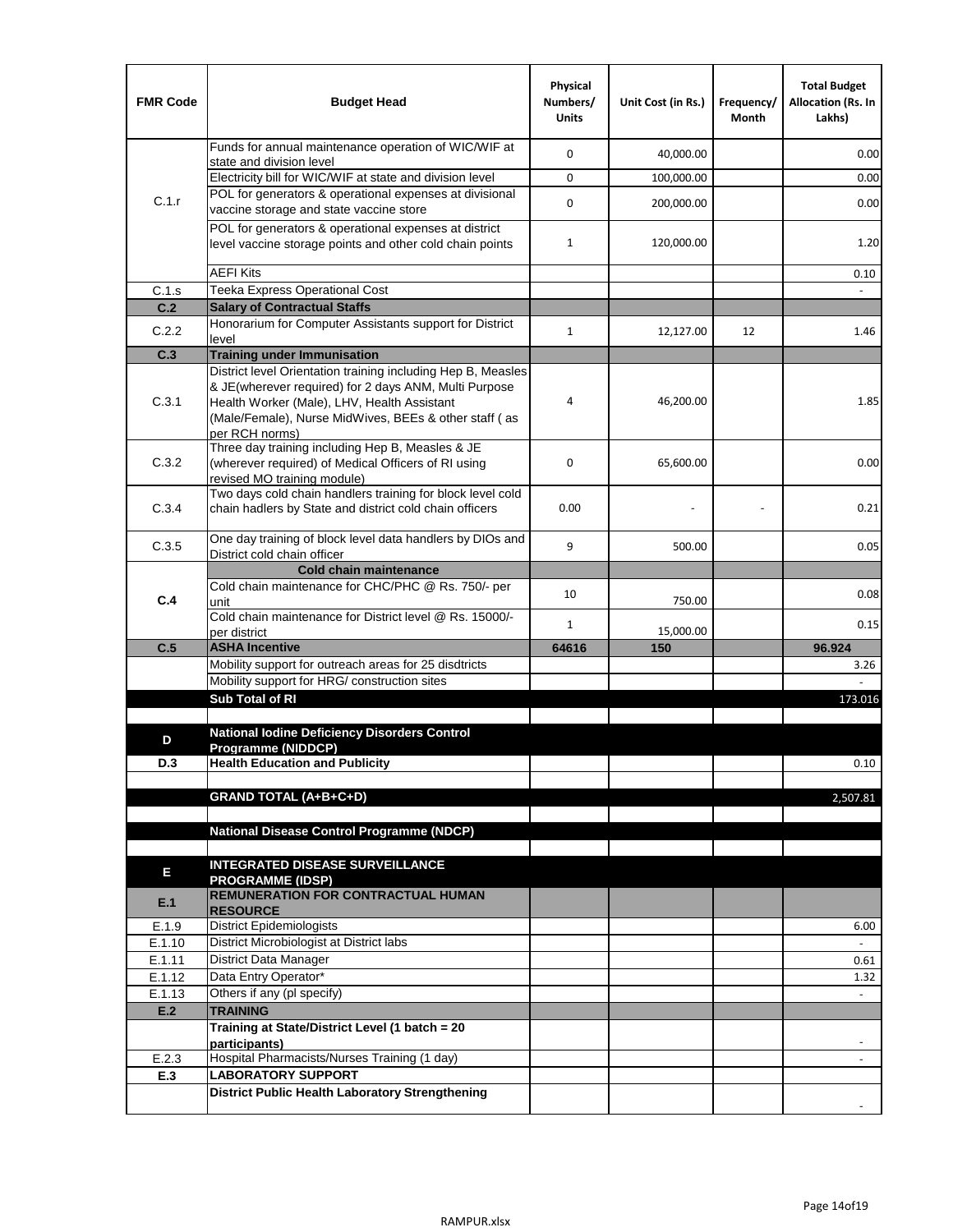| <b>FMR Code</b>           | <b>Budget Head</b>                                                                                                                                                                                                                                | Physical<br>Numbers/<br><b>Units</b> | Unit Cost (in Rs.) | Frequency/<br><b>Month</b> | <b>Total Budget</b><br>Allocation (Rs. In<br>Lakhs) |
|---------------------------|---------------------------------------------------------------------------------------------------------------------------------------------------------------------------------------------------------------------------------------------------|--------------------------------------|--------------------|----------------------------|-----------------------------------------------------|
| E.3.5                     | Expenses on account of consumables, operating<br>expenses, office expenses, transport of samples,<br>miscellaneous etc.                                                                                                                           |                                      |                    |                            |                                                     |
| E.4                       | <b>OPERATIONAL COSTS</b>                                                                                                                                                                                                                          |                                      |                    |                            |                                                     |
| E.4.1                     | MOBILITY: Travel Cost, POL, mobility cost at SSU & DSU                                                                                                                                                                                            |                                      |                    |                            |                                                     |
|                           | on need basis                                                                                                                                                                                                                                     |                                      |                    |                            | 0.50                                                |
| E.4.2                     | Office expenses on telephone, fax, Broadband Expenses,<br>Weekly Alert Bulletin/Annual Disease Surveillance report,<br>minor repairs and AMC of IT/office equipment supplied<br>under IDSP, Meetings and other miscellenious<br>expenditures etc. |                                      |                    |                            | 1.55                                                |
|                           | Sub Total of IDSP                                                                                                                                                                                                                                 |                                      |                    |                            | 9.98                                                |
|                           |                                                                                                                                                                                                                                                   |                                      |                    |                            |                                                     |
| F                         | <b>NVBDCP</b>                                                                                                                                                                                                                                     |                                      |                    |                            |                                                     |
|                           |                                                                                                                                                                                                                                                   |                                      |                    |                            |                                                     |
| F.1.1                     | <b>Malaria</b>                                                                                                                                                                                                                                    |                                      |                    |                            |                                                     |
| F.1.1.a                   | <b>Contractual Payments</b>                                                                                                                                                                                                                       |                                      |                    |                            |                                                     |
| F.1.1.a.i                 | <b>MPW</b> contractual<br>District VBD Consultant 18 nos. (Non-Project States) @ Rs                                                                                                                                                               |                                      |                    |                            |                                                     |
| F.1.1.a.iv                | 22895 pm.for 6 months (Rs 1.37 lakhs per consulatant per<br>year)                                                                                                                                                                                 |                                      |                    |                            | 1.37                                                |
|                           | VBD Consultant 1 no. (preferably entomologist) @ Rs 22500                                                                                                                                                                                         |                                      |                    |                            |                                                     |
| F.1.1.a.vii               | p.m. for 6 months                                                                                                                                                                                                                                 |                                      |                    |                            |                                                     |
| F.1.1.b                   | <b>ASHA Incentive</b>                                                                                                                                                                                                                             |                                      |                    |                            | 0.30                                                |
| F.1.1.c                   | <b>Operational Cost</b>                                                                                                                                                                                                                           |                                      |                    |                            |                                                     |
| $F.1.1.c.$ ii             | Operational cost for IRS                                                                                                                                                                                                                          |                                      |                    |                            | 0.20                                                |
| F.1.1.e                   | <b>IEC/BCC</b>                                                                                                                                                                                                                                    |                                      |                    |                            | 1.00<br>$\mathcal{L}^{\pm}$                         |
| F.1.1.f                   | PPP / NGO and Intersectoral Convergence                                                                                                                                                                                                           |                                      |                    |                            |                                                     |
| F.1.1.g<br>F.1.1.h        | <b>Training / Capacity Building</b><br><b>Zonal Entomological units</b>                                                                                                                                                                           |                                      |                    |                            | 1.10<br>10.05                                       |
|                           |                                                                                                                                                                                                                                                   |                                      |                    |                            |                                                     |
|                           | <b>Sub total of Malaria</b>                                                                                                                                                                                                                       |                                      |                    |                            | 14.02                                               |
|                           |                                                                                                                                                                                                                                                   |                                      |                    |                            |                                                     |
| F.1.2                     | Dengue & Chikungunya                                                                                                                                                                                                                              |                                      |                    |                            |                                                     |
| F.1.2.a                   | Strengthening surveillance (As per GOI approval)                                                                                                                                                                                                  |                                      |                    |                            |                                                     |
| F.1.2.a(i)<br>F.1.2.a(ii) | Apex Referral Labs recurrent<br>Sentinel surveillance Hospital recurrent                                                                                                                                                                          |                                      |                    |                            | 1.00                                                |
|                           | Vector Control, environmental management & fogging                                                                                                                                                                                                |                                      |                    |                            |                                                     |
| F.1.2.f                   | machine                                                                                                                                                                                                                                           |                                      |                    |                            |                                                     |
|                           | Dengue & Chikungunya                                                                                                                                                                                                                              |                                      |                    |                            | 1.00                                                |
|                           |                                                                                                                                                                                                                                                   |                                      |                    |                            |                                                     |
| F.1.4                     | <b>Lymphatic Filariasis</b>                                                                                                                                                                                                                       |                                      |                    |                            |                                                     |
|                           | State Task Force, State Technical Advisory Committee meeting,                                                                                                                                                                                     |                                      |                    |                            |                                                     |
|                           | printing of forms/registers, mobility support, district<br>coordination meeting, sensitization of media etc., morbidity                                                                                                                           |                                      |                    |                            |                                                     |
| F.1.4.a                   | management, monitoring & supervision and mobility support                                                                                                                                                                                         |                                      |                    |                            |                                                     |
|                           | for Rapid Response Team and contingency support<br>(16)                                                                                                                                                                                           |                                      |                    |                            |                                                     |
|                           | districts only)                                                                                                                                                                                                                                   |                                      |                    |                            |                                                     |
| F.1.4.b                   | Microfilaria Survey (16 districts only)                                                                                                                                                                                                           |                                      |                    |                            |                                                     |
| F.1.4.c                   | Monitoring & Evaluation (Post MDA assessment by medical<br>colleges (Govt. & private)/ICMR institutions ) (16 districts only)                                                                                                                     |                                      |                    |                            |                                                     |
|                           |                                                                                                                                                                                                                                                   |                                      |                    |                            |                                                     |
|                           | Training/sensitization of district level officers on ELF and drug                                                                                                                                                                                 |                                      |                    |                            |                                                     |
| F.1.4.d                   | distributors including peripheral health workers(16 districts                                                                                                                                                                                     |                                      |                    |                            |                                                     |
|                           | only)<br>Specific IEC/BCC at state, district, PHC, Sub-centre and village                                                                                                                                                                         |                                      |                    |                            |                                                     |
|                           | level including VHSC/GKs for community mobilization efforts to                                                                                                                                                                                    |                                      |                    |                            |                                                     |
| F.1.4.e                   | realize the desired drug compliance of 85% during MDA (16                                                                                                                                                                                         |                                      |                    |                            |                                                     |
|                           | districts only)                                                                                                                                                                                                                                   |                                      |                    |                            |                                                     |
| F.1.4.f                   | Honorarium for Drug Distribution including ASHAs and                                                                                                                                                                                              |                                      |                    |                            |                                                     |
|                           | supervisors involved in MDA<br>(16 districts only)                                                                                                                                                                                                |                                      |                    |                            |                                                     |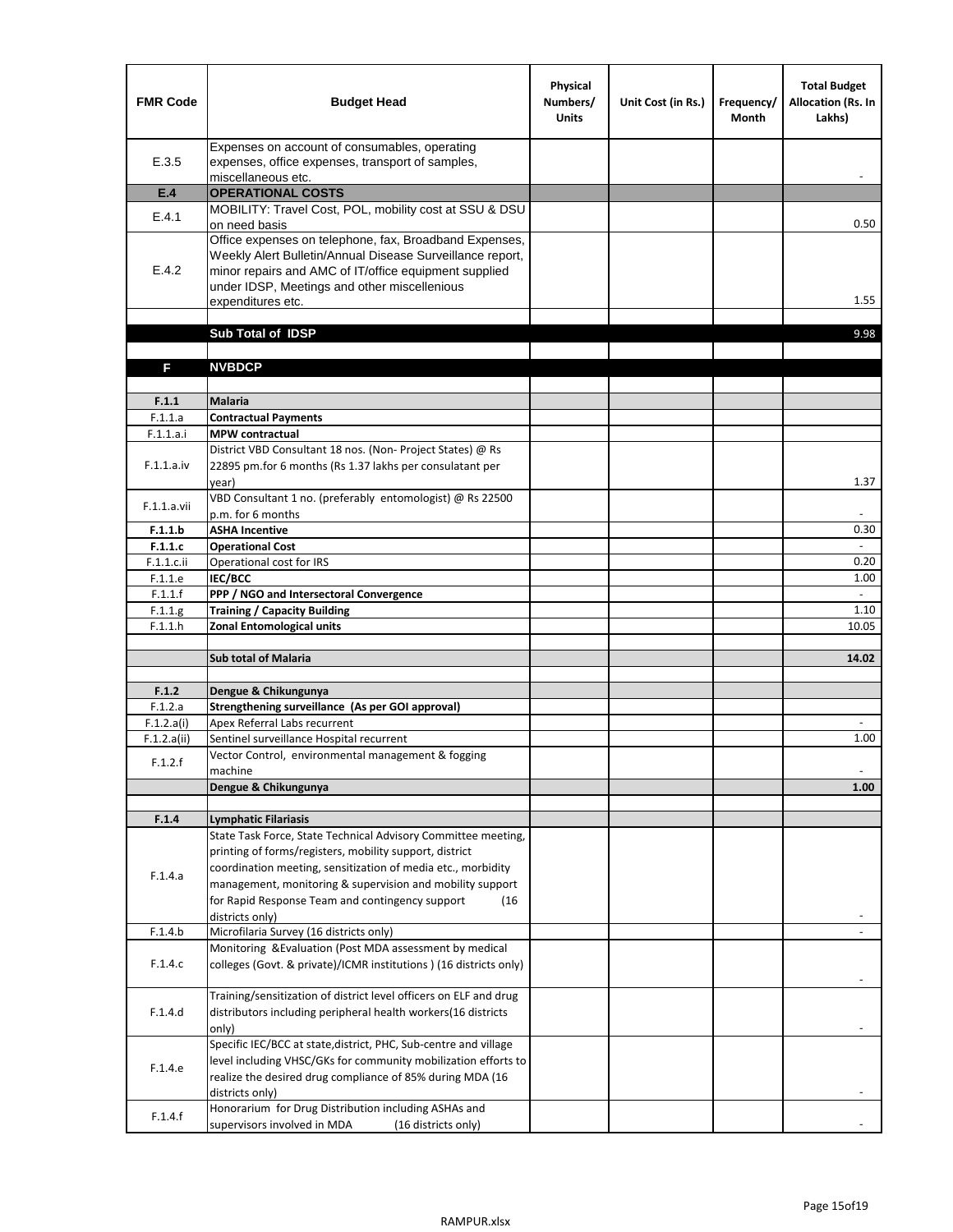| <b>FMR Code</b>    | <b>Budget Head</b>                                                                           | Physical<br>Numbers/<br>Units | Unit Cost (in Rs.) | Frequency/<br>Month | <b>Total Budget</b><br><b>Allocation (Rs. In</b><br>Lakhs) |
|--------------------|----------------------------------------------------------------------------------------------|-------------------------------|--------------------|---------------------|------------------------------------------------------------|
| F.1.4.g.           | Verification and validation for stoppage of MDA in LF endemic<br>districts (17 Districts)    |                               |                    |                     |                                                            |
| F.1.4.g.i          | a) Additional MF Survey                                                                      |                               |                    |                     |                                                            |
| F.1.4.g.ii         | b) ICT Survey                                                                                |                               |                    |                     |                                                            |
| F.1.4.g.iii        | c) ICT Cost                                                                                  |                               |                    |                     |                                                            |
| F.1.4.h            | Verification of LF endemicity in non-endemic districts (24<br>Districts)                     |                               |                    |                     |                                                            |
| F.1.4.h.i          | a) Lymphoedema & Hydrocele Survey                                                            |                               |                    |                     | 0.20                                                       |
|                    | <b>Lymphatic Filariasis</b>                                                                  |                               |                    |                     | 0.20                                                       |
|                    |                                                                                              |                               |                    |                     |                                                            |
| F.1.5              | Kala-azar                                                                                    |                               |                    |                     |                                                            |
| F.1.5              | Case search/ Camp Approach                                                                   |                               |                    |                     | $\overline{\phantom{a}}$                                   |
| F.1.5.a            | Spray Pumps & accessories                                                                    |                               |                    |                     | $\overline{\phantom{a}}$                                   |
| F.1.5.b            | Operational cost for spray including spray wages                                             |                               |                    |                     |                                                            |
| F.1.5.c            | Mobility/POL/supervision                                                                     |                               |                    |                     | $\overline{\phantom{a}}$                                   |
| F.1.5.d            | Monitoring & Evaluation                                                                      |                               |                    |                     |                                                            |
| F.1.5.e            | Training for spraying                                                                        |                               |                    |                     | $\blacksquare$                                             |
| F.1.5.f            | IEC/BCC/Advocacy<br>Incentive to ASHA                                                        |                               |                    |                     | $\overline{\phantom{a}}$                                   |
| F.1.5.g<br>F.1.5.h | Loss of Wages                                                                                |                               |                    |                     | $\overline{\phantom{a}}$                                   |
| F.1.5.i            | Free Diet                                                                                    |                               |                    |                     |                                                            |
|                    |                                                                                              |                               |                    |                     |                                                            |
|                    | Kala-azar                                                                                    |                               |                    |                     |                                                            |
|                    |                                                                                              |                               |                    |                     |                                                            |
| F.6                | Cash grant for decentralized commodities                                                     |                               |                    |                     | 5.00                                                       |
|                    | Sub Total of NVB DCP                                                                         |                               |                    |                     | 20.22                                                      |
|                    |                                                                                              |                               |                    |                     |                                                            |
| G                  | <b>NLEP</b>                                                                                  |                               |                    |                     |                                                            |
| G 1.               | Improved early case detection                                                                |                               |                    |                     |                                                            |
| G 1.1              | Incentive to ASHA                                                                            |                               |                    |                     |                                                            |
|                    | Incentive for Case detection by ASHA/AWW/Volunteers                                          | 247                           |                    |                     |                                                            |
|                    | etc.diagnosis @ Rs. 250 per case<br>Incentive for timely cure of MB cases @ Rs. 600 per case | 20                            | 250.00<br>600.00   |                     | 0.62<br>0.12                                               |
|                    | Incentive for timely cure of PB cases @ Rs. 400 per case                                     | 29                            | 400.00             |                     | 0.12                                                       |
| G1.1 a             | Sensitization of ASHA                                                                        | 300                           | 100.00             |                     | 0.30                                                       |
| G <sub>2</sub>     | <b>Improved case management</b>                                                              |                               |                    |                     |                                                            |
|                    | DPMR Services, (MCR footwear, Aids and appliances,                                           |                               |                    |                     |                                                            |
|                    | Welfare allowance to BPL patients for RCS, Support                                           |                               |                    |                     |                                                            |
|                    | to govt. institutions for RCS)                                                               |                               |                    |                     |                                                            |
|                    | Cost of MCR / Protective footwear@ Rs.300/-                                                  | 100                           | 300.00             |                     | 0.30                                                       |
| G 2.1              | Amount for Aids/ appliances/ self care kits/ patient welfare                                 |                               |                    |                     | 0.17                                                       |
|                    | items etc.                                                                                   |                               |                    |                     |                                                            |
|                    | Patients for RCS to be paid welfare allowance @ Rs. 8000/-                                   | 0                             | 8,000.00           |                     |                                                            |
|                    |                                                                                              |                               |                    |                     |                                                            |
|                    | No. of RCS to be paid for as Support to govt. institutions for                               | 0                             | 5,000.00           |                     |                                                            |
|                    | RCS @5000/-                                                                                  |                               |                    |                     |                                                            |
| G 2.2              | Urban L:eprosy Control, (Mega city - 0, Medium city (1) -                                    |                               |                    |                     |                                                            |
|                    | 3 , Med. City (2)-1 Township -19)                                                            |                               |                    |                     | 1.14                                                       |
| G 2.3              | Material & Supplies                                                                          |                               |                    |                     | $\blacksquare$                                             |
|                    | Supportive drugs                                                                             |                               |                    |                     | 0.75                                                       |
| G 2.3.i            | Lab. reagents & equipments                                                                   |                               |                    |                     | 0.05                                                       |
|                    | Printing works                                                                               |                               |                    |                     | 0.20                                                       |
| G <sub>3</sub>     | <b>Stigma Reduced</b>                                                                        |                               |                    |                     |                                                            |
|                    | Mass media, Outdoor media, Rural media, Advocacy                                             |                               |                    |                     |                                                            |
| G 3.1              | media                                                                                        |                               |                    |                     | 0.98                                                       |
|                    | Monitoring, Supervision and Evaluation System                                                |                               |                    |                     |                                                            |
| G 5.               | improved                                                                                     |                               |                    |                     |                                                            |
| G 5.1              | <b>Travel Cost and Review Meeting</b>                                                        |                               |                    |                     |                                                            |
| G 5.1.ii           | travel expenses - Contractual Staff at District level                                        |                               |                    |                     | 0.26                                                       |
|                    |                                                                                              |                               |                    |                     |                                                            |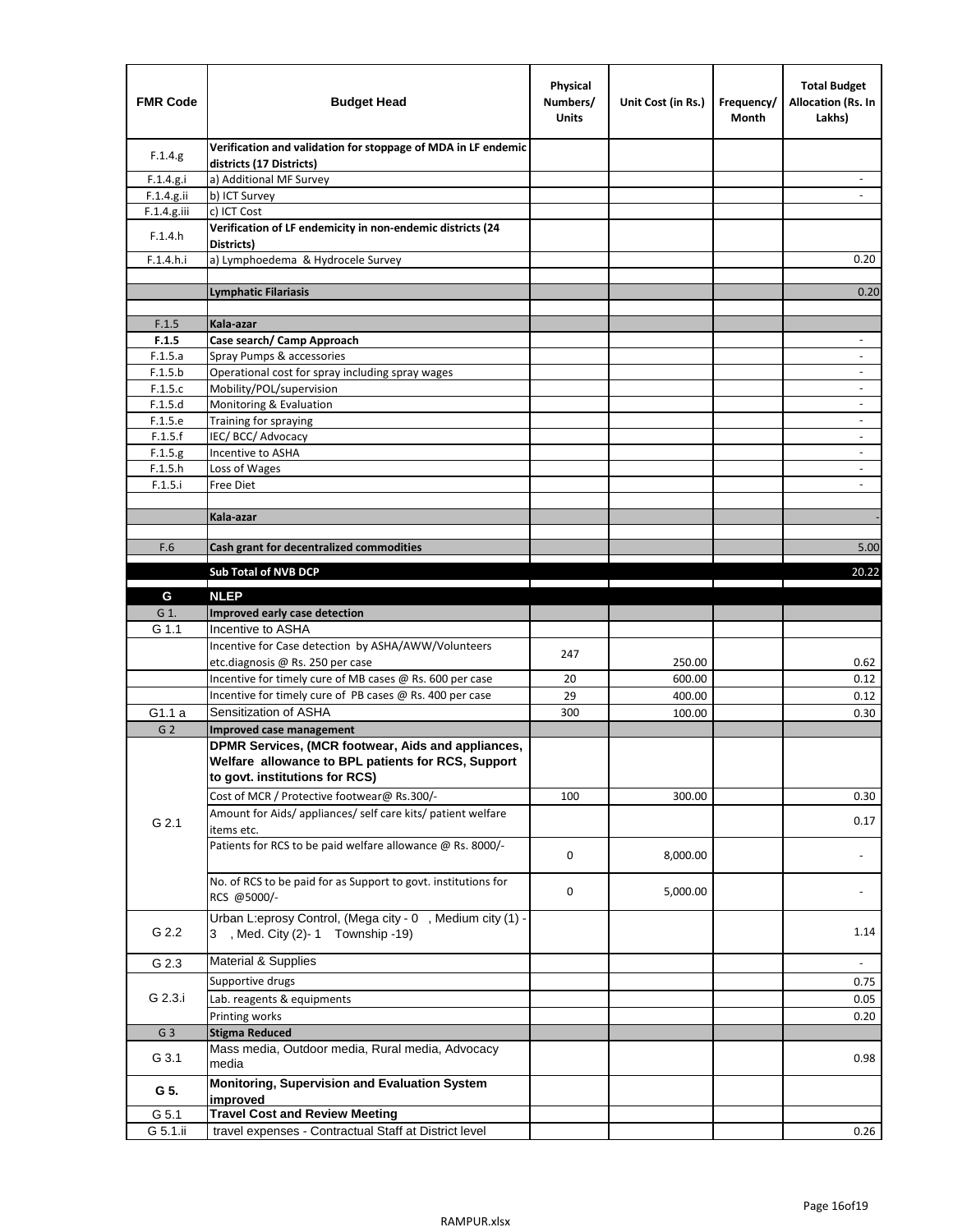| <b>FMR Code</b> | <b>Budget Head</b>                                                                                              | Physical<br>Numbers/<br><b>Units</b> | Unit Cost (in Rs.) | Frequency/<br>Month | <b>Total Budget</b><br>Allocation (Rs. In<br>Lakhs) |
|-----------------|-----------------------------------------------------------------------------------------------------------------|--------------------------------------|--------------------|---------------------|-----------------------------------------------------|
| G 5.2           | <b>Office Operation &amp; Maintenance</b>                                                                       |                                      |                    |                     |                                                     |
| G 5.2.i         | Office operation - State Cell                                                                                   |                                      |                    |                     |                                                     |
| G 5.2.ii        | Office operation - District Cell                                                                                |                                      |                    |                     | 0.35                                                |
| G 5.2 .iii      | Office equipment maint. State                                                                                   |                                      |                    |                     |                                                     |
| G 5.4           | Vehicle Hiring and POL                                                                                          |                                      |                    |                     |                                                     |
| G 5.4.ii        | <b>District Cell</b>                                                                                            |                                      |                    |                     | 0.30                                                |
| G 6.2           | <b>Contractual Staff at Disrrict &amp; block level</b>                                                          |                                      |                    |                     |                                                     |
|                 | <b>District Leprosy Consultant</b>                                                                              | 1                                    | 33,000.00          | 12                  | 3.96                                                |
| G 6.2.ii        | Physio Therapist                                                                                                | $\mathbf{1}$                         | 27,500.00          | 12                  | 3.30                                                |
|                 | Contractual Staff Para Medical Worker, (PMW @ 17600pm)                                                          | 5                                    | 17,600.00          | 12                  | 10.56                                               |
| G 7.            | <b>Others</b>                                                                                                   |                                      |                    |                     |                                                     |
| G 7.1           | Travel expenses for regular staff for specific programme /<br>training need, awards etc                         |                                      |                    |                     | 0.16                                                |
|                 | HR increment calculated $@$ 5% for above approvals                                                              |                                      |                    |                     | 0.69                                                |
|                 | Sub Total NLEP                                                                                                  |                                      |                    |                     | 24.32                                               |
|                 |                                                                                                                 |                                      |                    |                     |                                                     |
| Н               | <b>RNTCP</b>                                                                                                    |                                      |                    |                     |                                                     |
| H.1             | Civil Works                                                                                                     |                                      |                    |                     | 3.05                                                |
| H.2             | Laboratory Materials                                                                                            |                                      |                    |                     | 7.77                                                |
| H.3             | Honorarium/Counselling Charges                                                                                  |                                      |                    |                     | 24.75                                               |
| H.4             | <b>ACSM</b>                                                                                                     |                                      |                    |                     | 4.13                                                |
| H.5             | <b>Equipment Maintenance</b>                                                                                    |                                      |                    |                     | 0.48                                                |
| H.6             | Training                                                                                                        |                                      |                    |                     | 4.48                                                |
| H.7             | Vehicle Operation(POL & Manitainance)                                                                           |                                      |                    |                     | 8.30                                                |
| H.8             | Vehicle hiring                                                                                                  |                                      |                    |                     | 11.48                                               |
| H.9             | Public Private Mix(PP/NGO Support)                                                                              |                                      |                    |                     | 21.76                                               |
| H.10            | <b>Medical Colleges</b>                                                                                         |                                      |                    |                     |                                                     |
| H.11            | Office Operation (Miscellaneous)                                                                                |                                      |                    |                     | 2.31                                                |
| H.12            | <b>Contractual Services</b>                                                                                     |                                      |                    |                     | 99.76                                               |
| H.13            | Printing                                                                                                        |                                      |                    |                     | 1.98                                                |
| H.15            | Procurement of Drugs                                                                                            |                                      |                    |                     | 1.17                                                |
| H.16            | Procurement of Vehicles                                                                                         |                                      |                    |                     | $\sim$                                              |
| H.17            | Procurement of Equipments                                                                                       |                                      |                    |                     | 0.75                                                |
| H.18            | Patient Support & Transportation Charges                                                                        |                                      |                    |                     | 6.28                                                |
| H.19            | Supervision and Monitoring                                                                                      |                                      |                    |                     | 5.97                                                |
|                 | <b>Grand Total</b>                                                                                              |                                      |                    |                     | 204.41                                              |
|                 |                                                                                                                 |                                      |                    |                     |                                                     |
|                 | <b>Total of NDCP</b>                                                                                            |                                      |                    |                     | 258.94                                              |
|                 | Non Communicable Disease Control Programme (NCD)                                                                |                                      |                    |                     |                                                     |
| Т               | National Programme for Control of Blindness (NPCB)                                                              |                                      |                    |                     | ÷.                                                  |
| 1.1             | <b>Recurring Grant-in aid</b>                                                                                   |                                      |                    |                     |                                                     |
|                 | Reimbursement for cataract operation for NGO and                                                                |                                      |                    |                     |                                                     |
| 1.1.1           | Private Practitioners as per NGO norms @Rs.1000/-                                                               |                                      |                    |                     | 13.12                                               |
| 1.1.1A          | Assistance for consumables/drugs/medicines to the<br>Govt./District Hospital for Cat sx etc.@ Rs.450/- per case |                                      |                    |                     | 4.77                                                |
| 1.1.2           | <b>Other Eye Diseases</b>                                                                                       |                                      |                    |                     |                                                     |
| 1.1.3           | Screening and free spectacles to school children @                                                              |                                      |                    |                     | 4.90                                                |
|                 | Rs.275/- per case                                                                                               |                                      |                    |                     |                                                     |
| 1.1.4           | Screening and free spectacles for near work to Old<br>Person (New component) @Rs.100/- per case                 |                                      |                    |                     | 1.17                                                |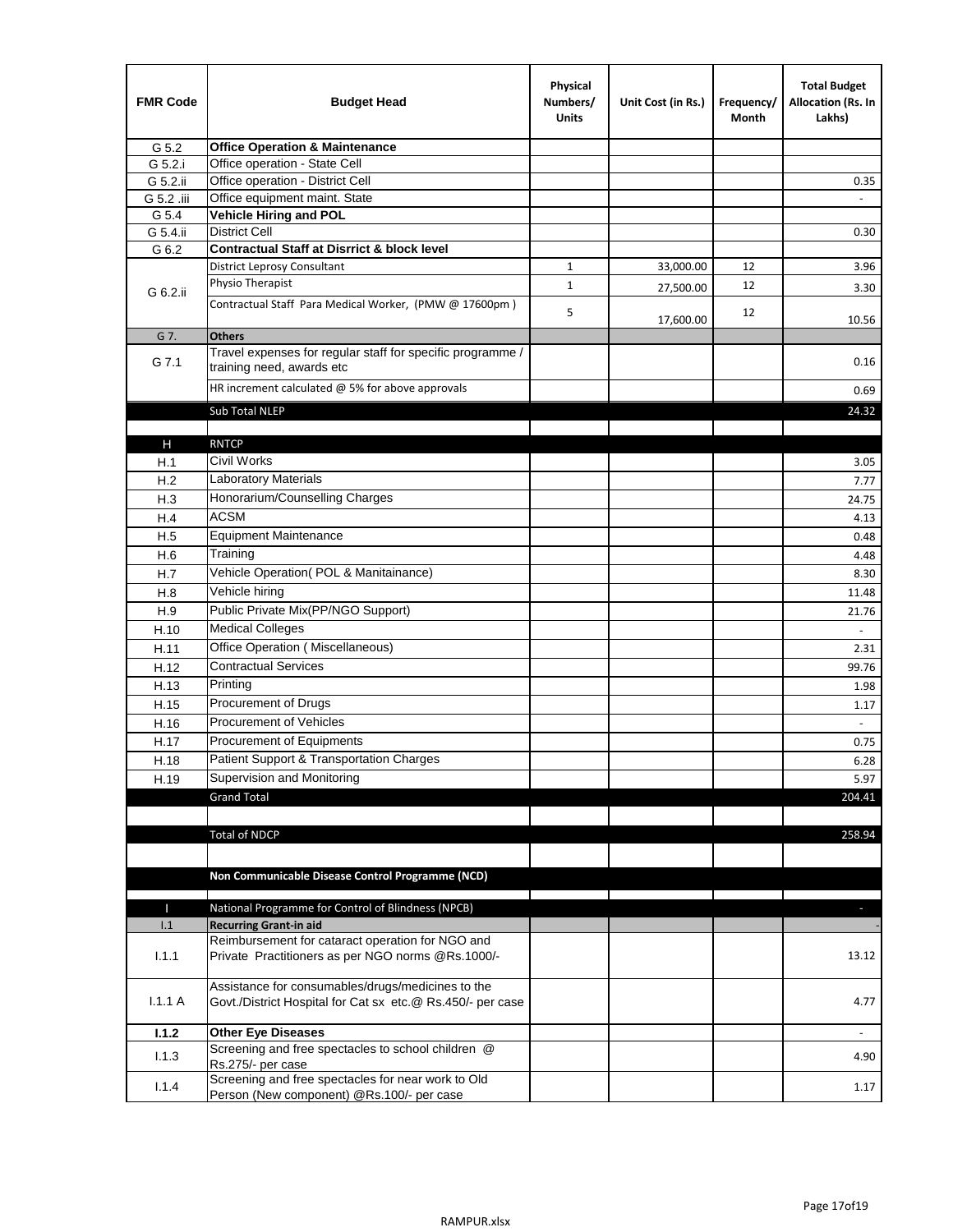| <b>FMR Code</b> | <b>Budget Head</b>                                                                                                                                      | Physical<br>Numbers/<br><b>Units</b> | Unit Cost (in Rs.) | Frequency/<br>Month | <b>Total Budget</b><br>Allocation (Rs. In<br>Lakhs) |
|-----------------|---------------------------------------------------------------------------------------------------------------------------------------------------------|--------------------------------------|--------------------|---------------------|-----------------------------------------------------|
| 1.1.5           | Recurring GIA to Eye Bank @ Rs.2000/- per pair(Eye<br>Bank will reimburse to Eye Donation Centre for eye<br>collected by them @ Rs.1000/- per pair)     |                                      |                    |                     |                                                     |
| 1.2             | Non Recurring Grant -in-Aid                                                                                                                             |                                      |                    |                     |                                                     |
| 1.2.2.          | Grant-in-aid for Sub Divisional Hospitals @ Rs.20 lakh                                                                                                  |                                      |                    |                     |                                                     |
| 1.2.3           | For Vision Centre (PHC) (Govt. + NGO) @ Rs.1 lakh                                                                                                       |                                      |                    |                     | 1.00                                                |
| 1.2.4           | For Eye Bank Rs.25 lakh                                                                                                                                 |                                      |                    |                     | $\blacksquare$                                      |
| 1.3             | <b>Contractual Man Power</b>                                                                                                                            |                                      |                    |                     |                                                     |
| 1.3.1           | Ophthalmic Surgeon@ Rs.60,000/- p.m.*                                                                                                                   |                                      |                    |                     | $\overline{\phantom{a}}$                            |
| 1.3.2           | Ophthalmic Assistant @ Rs.12,000/- p.m.*                                                                                                                |                                      |                    |                     |                                                     |
| 1.3.3           | Eye Donation Counsellors @ Rs.15000/- p.m.*                                                                                                             |                                      |                    |                     | $\omega$                                            |
| 1.3.4           | Data Entry Operator @Rs.8,000/- p.m. for district level                                                                                                 |                                      |                    |                     | 0.25                                                |
| 1.4             | Other activities (if any, pls. specify)                                                                                                                 |                                      |                    |                     |                                                     |
|                 | Other district level activities                                                                                                                         |                                      |                    |                     | 0.20                                                |
|                 |                                                                                                                                                         |                                      |                    |                     |                                                     |
|                 | Sub Total of National Programme for Control of Blindness<br>(NPCB)                                                                                      |                                      |                    |                     | 25.41                                               |
|                 |                                                                                                                                                         |                                      |                    |                     |                                                     |
| J               | Natoinal Mental Health Programme (NMHP)                                                                                                                 |                                      |                    |                     |                                                     |
|                 | Honorarium of Existing Human Resource                                                                                                                   |                                      |                    |                     |                                                     |
|                 |                                                                                                                                                         |                                      |                    |                     |                                                     |
| Κ               | National Programme for the Healthcare of the Elderly (NPHCE)                                                                                            |                                      |                    |                     |                                                     |
|                 |                                                                                                                                                         |                                      |                    |                     |                                                     |
| K.1             | <b>Recurring Grant-in-Aid</b>                                                                                                                           |                                      |                    |                     |                                                     |
| K.1.1           | <b>District Hospital</b>                                                                                                                                |                                      |                    |                     |                                                     |
| K.1.1.1         | Machinery & Equipment @ Rs.1.50 lakh per unit<br>Drugs & Consumable @ Rs. 5 Lacs to existing district &                                                 |                                      |                    |                     |                                                     |
| K.1.1.2         | Rs. 3 Lacs to New Districts                                                                                                                             |                                      |                    |                     |                                                     |
| K.1.1.3         | Training of doctors and staff from CHCs and PHCs @<br>Rs.0.40 lakh per unit                                                                             |                                      |                    |                     |                                                     |
| K.1.1.4         | Public Awareness & IEC @ Rs.1 lakh per unit                                                                                                             |                                      |                    |                     |                                                     |
| K.1.1.6         | Consultant Medicine (2) @ Rs. 80000 P.M. for 12 months<br>against filled post & 3 month against Vacant Post                                             |                                      |                    |                     |                                                     |
| K.1.1.7         | Nurse (6) @ Rs. 20,000 P.M. for 12 months against filled<br>post & 3 month against Vacant Post                                                          |                                      |                    |                     |                                                     |
| K.1.1.8         | Physiotherapist 1 @ Rs.20,000 p.m.                                                                                                                      |                                      |                    |                     |                                                     |
| K.1.1.9         | Hospital Attendants 2@ Rs.7500 p.m.                                                                                                                     |                                      |                    |                     |                                                     |
| K.1.1.10        | Sanitary Attendants 2 @ Rs.7500 p.m.                                                                                                                    |                                      |                    |                     | $\overline{\phantom{a}}$                            |
| K.1.2           | <b>CHC</b>                                                                                                                                              |                                      |                    |                     |                                                     |
| K.1.2.1         | Training @ Rs. 30,000 (Refer list for No. of CHC)                                                                                                       |                                      |                    |                     |                                                     |
| K.1.2.3         | Rehabilitation Worker 1 @ Rs.18,000 p.m.                                                                                                                |                                      |                    |                     | $\overline{\phantom{a}}$                            |
| K.1.3           | <b>PHC</b>                                                                                                                                              |                                      |                    |                     |                                                     |
|                 |                                                                                                                                                         |                                      |                    |                     |                                                     |
| K.1.3.1.        | Training & IEC @ Rs.0.30 lakh per PHC                                                                                                                   |                                      |                    |                     |                                                     |
| K.1.4           | <b>Sub-Centre</b>                                                                                                                                       |                                      |                    |                     |                                                     |
| K.1.4.1         | Aids and Appliances @ Rs.0.30 lakh per Sub-Centre                                                                                                       |                                      |                    |                     |                                                     |
| K.2             | <b>Non-Recurring Grant-in-Aid</b>                                                                                                                       |                                      |                    |                     |                                                     |
| K.2.1           | <b>District Hospital</b>                                                                                                                                |                                      |                    |                     |                                                     |
| K.2.1.1         | Construction/renovation/extension of the existing building<br>and Furniture of Geriatrics Unit with 10 beds and OPD<br>facilities @ Rs.80 lakh per unit |                                      |                    |                     |                                                     |
| K.2.1.2         | Machinery & Equipment @ Rs.7.00 lakh per unit                                                                                                           |                                      |                    |                     |                                                     |
|                 | HR Increment @ 5% (Refer HR increment calculation                                                                                                       |                                      |                    |                     |                                                     |
|                 | sheet)                                                                                                                                                  |                                      |                    |                     |                                                     |